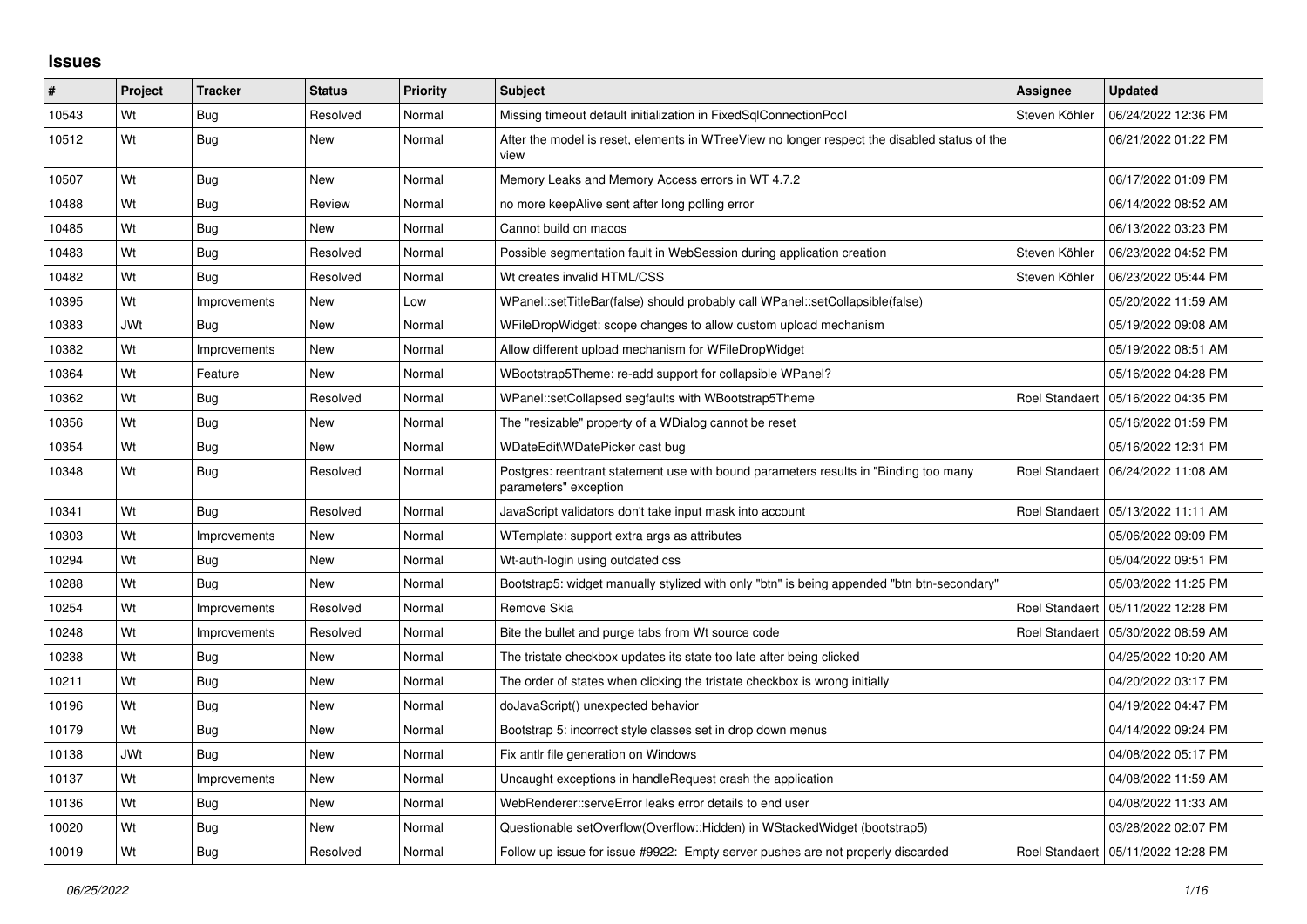| #    | Project    | <b>Tracker</b> | <b>Status</b>     | <b>Priority</b> | <b>Subject</b>                                                                                    | Assignee         | <b>Updated</b>                       |
|------|------------|----------------|-------------------|-----------------|---------------------------------------------------------------------------------------------------|------------------|--------------------------------------|
| 9939 | Wt         | Feature        | New               | Normal          | Consider exposing configuration as an API                                                         |                  | 03/16/2022 07:53 AM                  |
| 9938 | Wt         | Bug            | Review            | Normal          | Close button not displayed correctly in dialog in Bootstrap 5                                     |                  | 03/24/2022 08:58 AM                  |
| 9923 | Wt         | Bug            | Review            | Normal          | WFileDropWidget dropcover style added while not accepting drops                                   |                  | 03/22/2022 02:56 PM                  |
| 9881 | Wt         | Support        | New               | Normal          | Using bootstrap 5                                                                                 |                  | 03/07/2022 04:32 PM                  |
| 9864 | Wt         | Bug            | New               | Normal          | Wt::Signal doesn't properly bind to function object with 4 or more arguments                      |                  | 03/04/2022 12:06 PM                  |
| 9861 | Wt         | Feature        | Review            | Normal          | Build wtwithqt with Qt 6                                                                          |                  | 03/10/2022 11:01 AM                  |
| 9836 | Wt         | Support        | New               | Normal          | WLineEdit font size                                                                               |                  | 03/01/2022 10:06 PM                  |
| 9811 | Wt         | Bug            | New               | Normal          | Run problem                                                                                       |                  | 03/07/2022 10:23 PM                  |
| 9745 | Wt         | Feature        | New               | Normal          | Dbo: LRU prepared statement cache                                                                 |                  | 02/14/2022 04:53 PM                  |
| 9728 | Wt         | Bug            | New               | Normal          | WSuggestionPopup may be truncated by parent widget if the parent has vertical scrollbar           |                  | 02/08/2022 02:32 PM                  |
| 9725 | Wt         | Feature        | New               | Normal          | Add manual multi-threading support                                                                |                  | 02/08/2022 11:08 PM                  |
| 9719 | Wt         | Bug            | New               | Normal          | Wt AxisSliderWidget view port is no longer sync with the Chart                                    |                  | 02/04/2022 04:17 AM                  |
| 9700 | Wt         | Support        | New               | Normal          | Log Y-Axis on WCartesianChart not displaying expected tick labels                                 |                  | 02/04/2022 02:18 PM                  |
| 9689 | Wt         | Bug            | New               | High            | Auth::RegisterWidget not usable on Mobile                                                         |                  | 02/01/2022 10:14 AM                  |
| 9678 | Wt         | Bug            | New               | Normal          | Crash in Wt::Dbo if we clear a collection and add an item.                                        |                  | 02/10/2022 10:40 AM                  |
| 9644 | Wt         | Bug            | New               | Normal          | Chart legend formatting                                                                           |                  | 01/24/2022 12:52 PM                  |
| 9622 | Wt         | Bug            | New               | Normal          | Wrong positioning of the WPopupMenu                                                               |                  | 01/17/2022 02:57 PM                  |
| 9615 | Wt         | Bug            | New               | Normal          | Missing handling of drop event in WAbstractProxyModel and WStandardItemModel                      |                  | 01/13/2022 01:48 PM                  |
| 9596 | Wt         | Bug            | <b>InProgress</b> | Normal          | Possible regression with Wt Dbo floating-point precision (Postgres backend)                       |                  | Roel Standaert   03/10/2022 03:23 PM |
| 9595 | Wt         | Bug            | <b>InProgress</b> | Normal          | Consider improvements to Wt Dbo floating-point round-trip/precision (Postgres backend)            |                  | Roel Standaert   03/10/2022 03:24 PM |
| 9590 | Wt         | Bug            | New               | Low             | Panel header looses "panel-heading" class if titleBarWidget is created manually                   |                  | 01/07/2022 06:18 PM                  |
| 9589 | Wt         | Bug            | New               | Normal          | Wt does not always show the indicator between the rows if dropping on an item is also<br>allowed. |                  | 01/25/2022 03:19 PM                  |
| 9570 | Wt         | Improvements   | New               | Low             | Remove uses of WT CXX14 and WT CXX14ONLY                                                          |                  | 03/10/2022 11:02 AM                  |
| 9556 | Wt         | Bug            | New               | Normal          | Cannot hide widgets with bootstrap5 d-* classes                                                   |                  | 01/01/2022 09:25 PM                  |
| 9522 | <b>JWt</b> | Bug            | New               | Normal          | Java Jwt documentation links are broken                                                           | Korneel<br>Dumon | 12/17/2021 05:37 PM                  |
| 9506 | Wt         | Bug            | New               | Normal          | Cannot move callbacks                                                                             |                  | 12/15/2021 06:02 PM                  |
| 9493 | Wt         | Feature        | New               | Normal          | Make Wt bindable                                                                                  |                  | 12/14/2021 09:28 PM                  |
| 9467 | Wt         | Support        | New               | Normal          | Loading background                                                                                |                  | 12/08/2021 03:29 PM                  |
| 9442 | Wt         | Feature        | Review            | Normal          | Wt::Dbo::Query suggestions                                                                        |                  | 03/10/2022 02:57 PM                  |
| 9422 | Wt         | <b>Bug</b>     | New               | Normal          | Probable bug in Chart Axis                                                                        |                  | 12/01/2021 02:47 AM                  |
| 9421 | Wt         | Support        | New               | Normal          | WGoogleMap addIconMarker                                                                          |                  | 12/08/2021 03:35 PM                  |
| 9350 | Wt         | Improvements   | New               | Normal          | Allow for customization of Bootstrap 5 theme                                                      |                  | 03/10/2022 03:22 PM                  |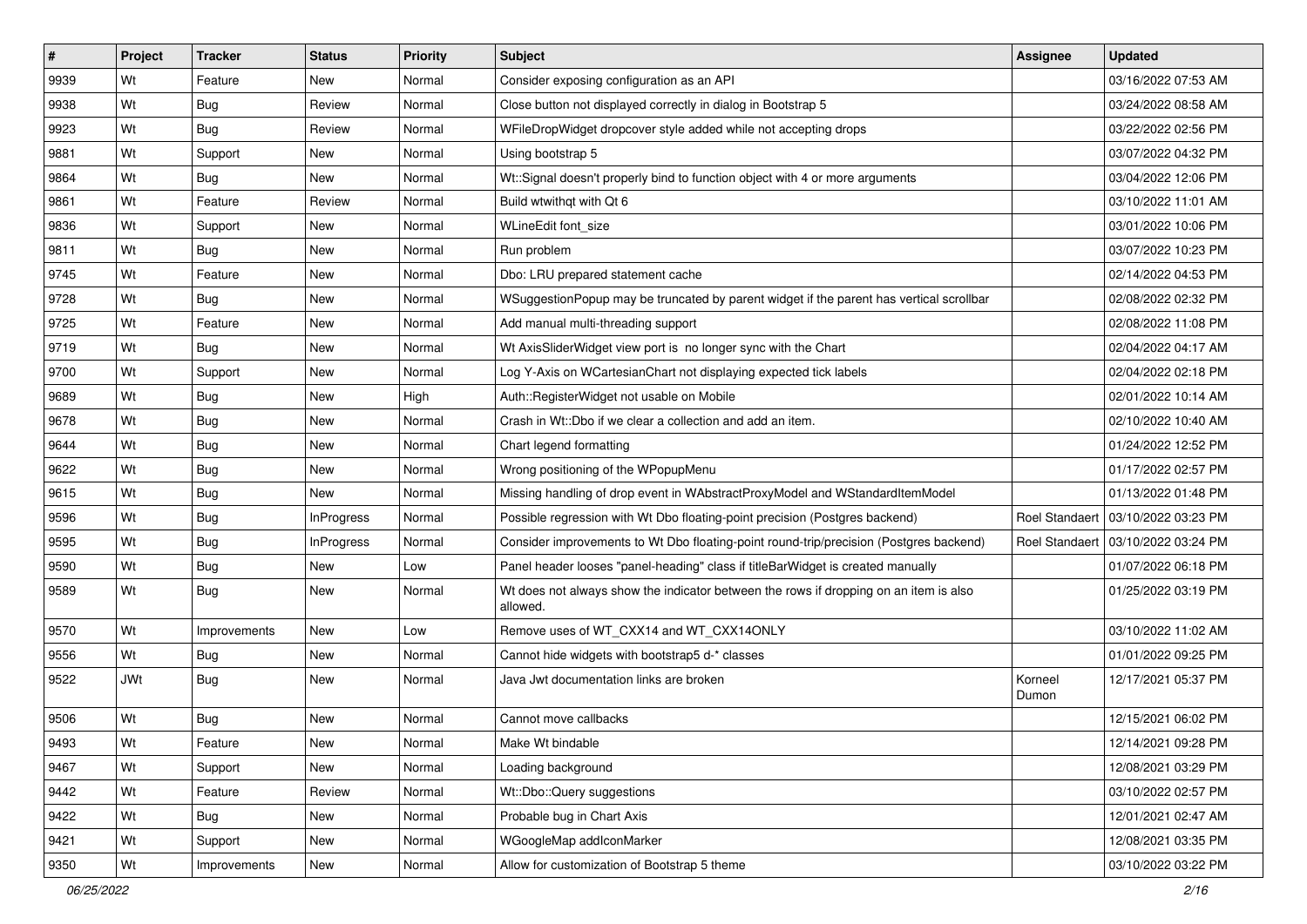| ∦    | Project | <b>Tracker</b> | <b>Status</b>     | Priority  | Subject                                                                            | <b>Assignee</b>  | <b>Updated</b>                       |
|------|---------|----------------|-------------------|-----------|------------------------------------------------------------------------------------|------------------|--------------------------------------|
| 9348 | Wt      | Feature        | New               | Low       | Using Wt for Progressive Web App (PWA) with offline capabilities                   |                  | 11/17/2021 07:07 PM                  |
| 9343 | Wt      | Improvements   | <b>New</b>        | Normal    | (How to) Add switch widget to Wt                                                   |                  | 11/16/2021 02:57 PM                  |
| 9328 | Wt      | Bug            | Review            | Normal    | Strange XHTML ToolTip positioning                                                  |                  | 03/10/2022 03:35 PM                  |
| 9295 | Wt      | Bug            | <b>New</b>        | Normal    | Wt:: WMenuItem SetIcon not working                                                 |                  | 11/30/2021 11:27 AM                  |
| 9289 | Wt      | Bug            | <b>New</b>        | High      | <b>Partitioned Tables</b>                                                          |                  | 11/04/2021 11:45 PM                  |
| 9284 | Wt      | Bug            | <b>New</b>        | Normal    | WTableView does not layout correctly when inside a WTabWidget                      |                  | 03/09/2022 03:49 PM                  |
| 9265 | Wt      | Bug            | New               | Normal    | WBorderLayout documentation error                                                  |                  | 03/10/2022 03:23 PM                  |
| 9252 | Wt      | Bug            | New               | Normal    | Deprecated message in FontSupportPang.C build                                      |                  | Koen Deforche   10/24/2021 05:57 PM  |
| 9241 | Wt      | Improvements   | New               | Normal    | Support multiple Reply-To addresses inside Wt::Mail::Message                       |                  | 10/20/2021 04:38 PM                  |
| 9223 | Wt      | Bug            | <b>New</b>        | Immediate | dropDownButton of SplitButton is in new line if put in layout                      |                  | 12/15/2021 10:02 PM                  |
| 9207 | Wt      | Improvements   | New               | Normal    | Follow up on Bootstrap 5 theme                                                     |                  | 03/10/2022 03:25 PM                  |
| 9174 | Wt      | Bug            | New               | Immediate | setLayoutSizeAware blocks setOverflow(Auto)                                        |                  | 12/15/2021 10:01 PM                  |
| 9116 | JWt     | Feature        | New               | Normal    | Support long file sizes in WResource                                               | Korneel<br>Dumon | 03/11/2022 11:07 AM                  |
| 9115 | Wt      | Improvements   | New               | Normal    | Set the version in WBootstrapTheme C'tor                                           |                  | 10/11/2021 06:09 PM                  |
| 9107 | Wt      | Improvements   | <b>New</b>        | Normal    | New overloaded C'tor for Wt::Auth::PasswordVerifier                                |                  | 09/27/2021 06:23 PM                  |
| 9106 | Wt      | Bug            | <b>InProgress</b> | Normal    | Wt with websockets can leak WebRequests and file descriptors at session exit       | Korneel<br>Dumon | 03/10/2022 04:34 PM                  |
| 9088 | Wt      | Bug            | New               | Normal    | Http::Message copy assignment missing                                              |                  | 09/22/2021 11:10 AM                  |
| 9078 | Wt      | Bug            | New               | Normal    | MySql backend c'tor dbhost parameter is passed by value instead of reference.      |                  | 09/20/2021 06:36 PM                  |
| 9076 | Wt      | Bug            | Review            | Normal    | Opening popup (calendar) of Wt::WDateEdit fails in Widgetset mode on first render. |                  | 03/10/2022 04:32 PM                  |
| 9067 | Wt      | Support        | New               | Immediate | SetCookie age                                                                      |                  | Koen Deforche   09/15/2021 02:19 PM  |
| 9063 | Wt      | Feature        | New               | Normal    | ClickHouse DBO Backend                                                             |                  | 09/14/2021 12:29 PM                  |
| 9055 | Wt      | Bug            | New               | Normal    | DB2 support                                                                        |                  | 09/09/2021 04:43 PM                  |
| 9046 | Wt      | Improvements   | New               | Normal    | WServer::post() and strand                                                         |                  | 09/08/2021 01:52 AM                  |
| 9039 | Wt      | Bug            | New               | Normal    | Wt::WDateTime::toLocalDateTime not working                                         |                  | 09/17/2021 12:13 PM                  |
| 9017 | JWt     | Feature        | New               | Normal    | Add SAML support to JWt Auth                                                       |                  | 03/11/2022 11:07 AM                  |
| 8893 | JWt     | Feature        | New               | Normal    | Port Dbo forms to JWt                                                              | Loeka Rogge      | 03/11/2022 11:07 AM                  |
| 8821 | Wt      | Bug            | New               | Low       | Collapsed Disabled WPanel is not recognisable to be disabled                       |                  | 07/17/2021 02:11 AM                  |
| 8804 | JWt     | Bug            | New               | Low       | WMenu signal not exposed after unbinding and rebinding the Widget                  |                  | Roel Standaert   07/14/2021 10:44 AM |
| 8801 | Wt      | Improvements   | InProgress        | Normal    | Adopt a policy for the minimum version of main dependencies                        |                  | Roel Standaert   03/10/2022 03:24 PM |
| 8781 | Wt      | Improvements   | New               | Normal    | Document that the unload event is not guaranteed                                   |                  | 03/10/2022 03:25 PM                  |
| 8760 | Wt      | <b>Bug</b>     | Review            | Normal    | Wt::Auth: resend activation mail                                                   |                  | 03/10/2022 03:20 PM                  |
| 8759 | Wt      | Feature        | InProgress        | Normal    | Add a WDateTimeEdit                                                                |                  | 03/10/2022 03:30 PM                  |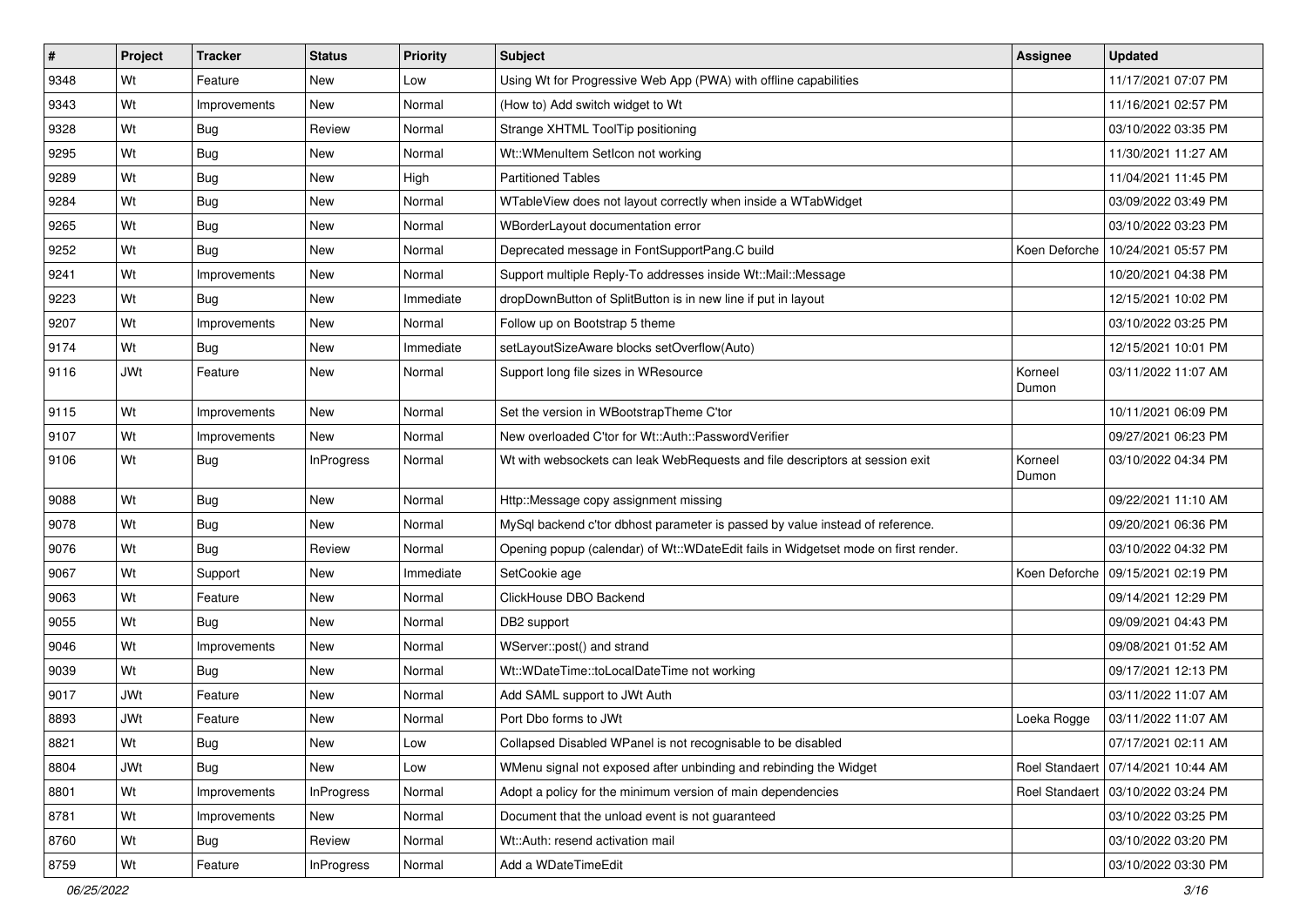| $\sharp$ | Project    | <b>Tracker</b> | <b>Status</b>     | <b>Priority</b> | <b>Subject</b>                                                                                    | Assignee             | <b>Updated</b>                      |
|----------|------------|----------------|-------------------|-----------------|---------------------------------------------------------------------------------------------------|----------------------|-------------------------------------|
| 8757     | Wt         | Improvements   | New               | Normal          | Setting position of WDialog                                                                       |                      | 07/01/2021 10:02 AM                 |
| 8732     | Wt         | Support        | New               | Normal          | Continuous Plotting of Live data on WCartesianChart                                               | Korneel<br>Dumon     | 07/06/2021 05:38 PM                 |
| 8730     | Wt         | Bug            | New               | Normal          | Unexpected "order by (SELECT NULL)" when setting a limit                                          |                      | 07/08/2021 01:18 PM                 |
| 8718     | Wt         | Support        | New               | Normal          | About Wt.WT.updateDelay                                                                           |                      | 07/06/2021 05:18 PM                 |
| 8714     | Wt         | Bug            | New               | Normal          | Security bug: WAnchor should set rel="noopener" when opening a link that opens in a new<br>window |                      | 06/20/2021 07:36 PM                 |
| 8711     | Wt         | Support        | New               | Normal          | Loading Y-axis values on moving Live 2D graph using WCartesianChart                               |                      | 06/18/2021 05:15 PM                 |
| 8707     | Wt         | Support        | New               | Normal          | How to upload a file with javascript?                                                             |                      | 08/21/2021 11:14 PM                 |
| 8660     | Wt         | Improvements   | New               | Normal          | Make redirect the default OAuth method?                                                           |                      | 03/10/2022 03:26 PM                 |
| 8630     | Wt         | Feature        | New               | Normal          | Update DB                                                                                         |                      | 06/03/2021 11:09 AM                 |
| 8629     | Wt         | Improvements   | New               | Normal          | Change JavaScript minifier                                                                        |                      | 06/03/2021 10:25 AM                 |
| 8620     | Wt         | Feature        | New               | Normal          | Consider improvements to the API to prevent bugs like issue #7669                                 |                      | 06/02/2021 09:43 PM                 |
| 8608     | Wt         | Support        | New               | Normal          | Wt::Dbo: how to avoid creation of prepared statements?                                            |                      | 06/01/2021 12:42 PM                 |
| 8603     | Wt         | Support        | New               | Normal          | WTreeTable as widget does not render correctly                                                    | Dimitrios<br>Sideris | 05/29/2021 03:26 PM                 |
| 8602     | Wt         | Bug            | New               | Normal          | No changed() signal when toggling a check box programmatically                                    |                      | 03/10/2022 03:27 PM                 |
| 8576     | Wt         | Support        | New               | Urgent          | wt application using wthttpd that is currently suffering a DDOS attack                            |                      | 05/25/2021 10:57 AM                 |
| 8544     | Wt         | Bug            | New               | Normal          | WFileUpload : uploaded signal never called                                                        |                      | 05/21/2021 10:43 AM                 |
| 8526     | Wt         | Support        | New               | Normal          | Widget example code for Constellation plot                                                        |                      | 05/19/2021 10:20 AM                 |
| 8508     | Wt         | Feature        | New               | Normal          | Use C++20's time zone support in std::chrono by default if supported.                             | ruben kindt          | 09/03/2021 03:51 PM                 |
| 8458     | Wt         | Feature        | New               | Normal          | WKeyEvent don't give access to JavaScriptEvent jsEvent_on wt4                                     |                      | 05/21/2021 11:24 AM                 |
| 8434     | Wt         | Support        | New               | Normal          | The best IDE and compiler C++ for Wt development on Ubuntu                                        |                      | 05/03/2021 11:37 AM                 |
| 8416     | Wt         | Bug            | New               | Normal          | Wt crashes in ~Configuration                                                                      |                      | 04/28/2021 03:25 PM                 |
| 8378     | Wt         | Bug            | <b>InProgress</b> | Normal          | WStandardItemModel::sort doesn't work when the items are created lazily.                          |                      | 04/27/2021 09:00 PM                 |
| 8374     | <b>JWt</b> | Bug            | <b>New</b>        | Normal          | PDFJet unicode                                                                                    |                      | 04/19/2021 12:22 PM                 |
| 8366     | Wt         | Bug            | Feedback          | Normal          | Auth widget needs reload                                                                          |                      | 06/10/2021 08:43 AM                 |
| 8344     | Wt         | Bug            | New               | Low             | Missing reference in WComboBox::setModel() argument                                               |                      | 04/14/2021 02:10 PM                 |
| 8332     | Wt         | Bug            | New               | Normal          | Cannot compile wt 4.5.0 on raspbian                                                               |                      | 04/12/2021 08:07 PM                 |
| 8321     | Wt         | Feature        | New               | Normal          | Consider WResource::setChanged enhancement to invalidate stale WResource links                    |                      | 04/08/2021 05:37 PM                 |
| 8295     | Wt         | Feature        | New               | Normal          | Improve handling of WStringListModel methods insertString and addString                           |                      | 03/31/2021 12:17 AM                 |
| 8287     | Wt         | Feature        | New               | Normal          | Support Listening on UNIX Socket for HTTP Server.                                                 |                      | 03/27/2021 11:21 PM                 |
| 8278     | Wt         | Support        | New               | Normal          | Invisible widget                                                                                  |                      | 03/31/2021 12:50 PM                 |
| 8264     | Wt         | <b>Bug</b>     | New               | Immediate       | SetLocal changes combobox selection                                                               |                      | Koen Deforche   03/24/2021 07:54 AM |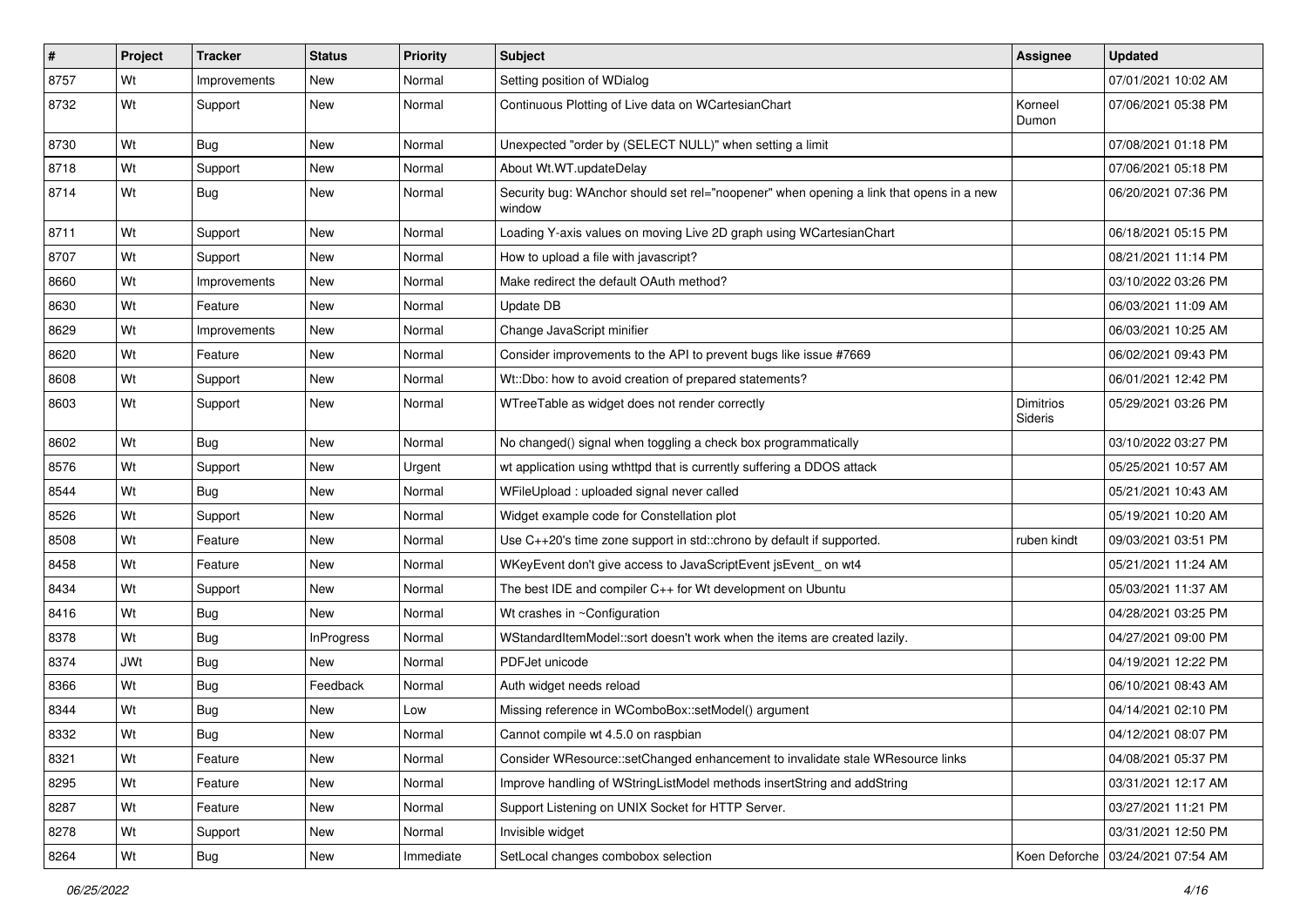| $\vert$ # | Project | <b>Tracker</b> | <b>Status</b> | Priority | <b>Subject</b>                                                                                                                    | Assignee         | <b>Updated</b>      |
|-----------|---------|----------------|---------------|----------|-----------------------------------------------------------------------------------------------------------------------------------|------------------|---------------------|
| 8213      | Wt      | Bug            | New           | Normal   | The result of the function WTreeView::scrollTo is wrong if any parent of the element is<br>collapsed.                             |                  | 03/17/2021 03:38 PM |
| 8201      | Wt      | Bug            | New           | Normal   | Buy Here Pay Here Dealership We Can Help Auto Chicago                                                                             |                  | 03/12/2021 09:00 PM |
| 8200      | Wt      | Support        | New           | Normal   | Question: WText inline image without UnsafeXHTML?                                                                                 |                  | 03/25/2021 12:14 PM |
| 8193      | Wt      | Bug            | New           | Normal   | WTableView headers layout broken without JS                                                                                       |                  | 03/11/2021 10:21 AM |
| 8158      | Wt      | Support        | New           | Normal   | WT application initialization in HTML file                                                                                        |                  | 03/02/2021 05:48 AM |
| 8157      | Wt      | Bug            | <b>New</b>    | Normal   | Message box initiated in embedded widget can't show icon                                                                          |                  | 02/27/2021 06:37 AM |
| 8156      | Wt      | Bug            | <b>New</b>    | Normal   | X-Frame-Option=SAMEORIGIN doesn't let my application be visualized inside iframe                                                  |                  | 10/20/2021 11:36 AM |
| 8151      | Wt      | Support        | New           | Normal   | <b>XMLHttpRequest error</b>                                                                                                       |                  | 03/02/2021 09:06 AM |
| 8136      | Wt      | Bug            | <b>New</b>    | High     | Session Timeout because of chromes "Throttle Javascript timers in background."                                                    |                  | 02/25/2021 10:08 AM |
| 8108      | Wt      | Support        | New           | Normal   | Embedded widget                                                                                                                   |                  | 02/26/2021 05:26 AM |
| 8093      | Wt      | Bug            | New           | Normal   | WCartesianChart portrait size do not show the bottom axis.                                                                        |                  | 02/18/2021 10:22 AM |
| 8051      | Wt      | Bug            | <b>New</b>    | High     | WCartesianChart bad styled pdf print                                                                                              |                  | 03/10/2021 02:46 PM |
| 8005      | Wt      | Feature        | New           | Normal   | Custom Query in DBO                                                                                                               | Korneel<br>Dumon | 01/28/2021 10:18 AM |
| 8002      | Wt      | Bug            | <b>New</b>    | Normal   | WServer shutting down when setting breakpoint in XCode                                                                            |                  | 01/28/2021 08:26 AM |
| 8000      | Wt      | Feature        | New           | Normal   | Use XML parser for WTemplate rendering instead of simple text subsitution                                                         |                  | 02/04/2021 05:32 PM |
| 7992      | Wt      | Feature        | <b>New</b>    | Normal   | Ability to get/set image encoding or implementation dependent properties for<br>WRasterImage?                                     |                  | 01/20/2021 03:54 PM |
| 7986      | Wt      | Feature        | <b>New</b>    | Normal   | Consider optimizing updates by only changing changed form values?                                                                 | ruben kindt      | 09/14/2021 09:45 AM |
| 7976      | Wt      | Support        | <b>New</b>    | Normal   | WAbstractItemView and Drag and Drop                                                                                               |                  | 01/19/2021 11:52 AM |
| 7974      | Wt      | Bug            | New           | Normal   | WPopupMenu gets cut off at layout-boundaries/scrollbars                                                                           |                  | 01/24/2022 03:37 PM |
| 7970      | Wt      | Bug            | New           | Normal   | wthttp server may terminate after uncaught exception                                                                              |                  | 01/11/2021 08:43 PM |
| 7958      | Wt      | Bug            | New           | Normal   | When progressive bootstrap is enabled, setting a WContainerWidget's tag name to "form"<br>causes it to be skipped in the DOM tree |                  | 01/06/2021 02:19 PM |
| 7943      | Wt      | Feature        | <b>New</b>    | Normal   | std::string_view support                                                                                                          |                  | 09/14/2021 12:43 PM |
| 7937      | Wt      | Support        | Feedback      | Normal   | Installing Wt on Windows with MSYS2                                                                                               |                  | 12/27/2020 02:55 PM |
| 7917      | Wt      | Bug            | New           | Normal   | Wt internal error; code:undefined, description: Cannot read property 'ClassName' of null                                          |                  | 12/15/2020 02:23 PM |
| 7915      | Wt      | Bug            | <b>New</b>    | Normal   | memory leak in WCartesianChart (wt3.7.0)                                                                                          |                  | 12/15/2020 03:14 PM |
| 7910      | Wt      | Support        | New           | Low      | Pointing to CSS file : absolute path is ignored                                                                                   |                  | 12/12/2020 08:51 PM |
| 7903      | Wt      | Bug            | New           | Normal   | Drag and drop between two views can throw.                                                                                        |                  | 12/08/2020 08:23 AM |
| 7898      | Wt      | Bug            | New           | Low      | Thread sanitizer reports race on JSlot::nextFid_ (and will likely report one in WObject as<br>well: nextObjId_)                   |                  | 12/07/2020 03:39 PM |
| 7897      | Wt      | Bug            | New           | Normal   | Log axis scale maps value 0 to minimum of axis                                                                                    |                  | 12/07/2020 01:21 PM |
| 7894      | Wt      | Feature        | New           | Normal   | Add more HTML5 input types                                                                                                        |                  | 12/07/2020 01:32 PM |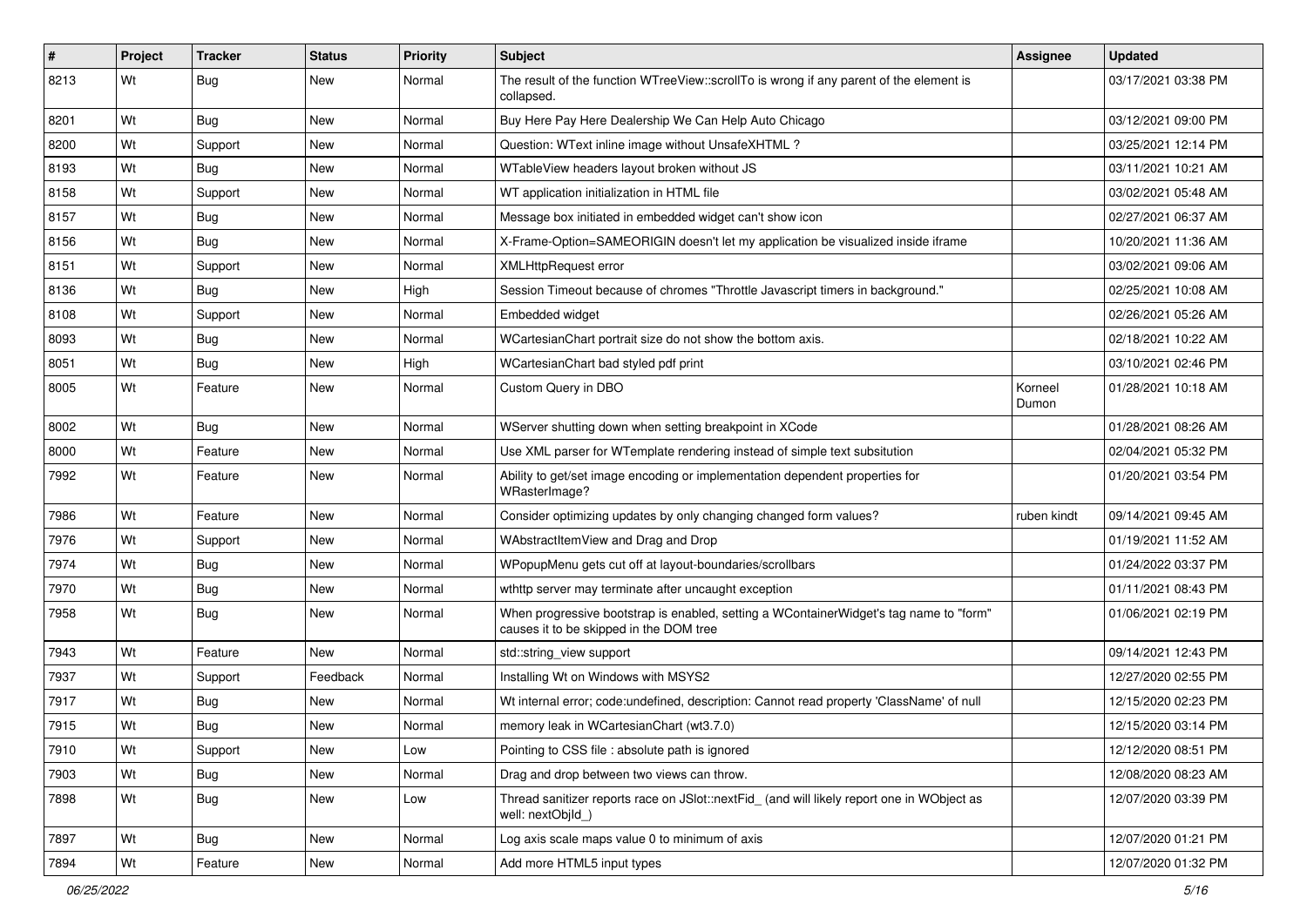| #    | Project | <b>Tracker</b> | <b>Status</b> | Priority | <b>Subject</b>                                                                                            | Assignee         | <b>Updated</b>                     |
|------|---------|----------------|---------------|----------|-----------------------------------------------------------------------------------------------------------|------------------|------------------------------------|
| 7890 | Wt      | Support        | New           | Normal   | WTreeView and Drag and Drop                                                                               |                  | 12/04/2020 11:12 AM                |
| 7888 | Wt      | Bug            | New           | Normal   | WStringListModel::setItemData works not correct                                                           |                  | 12/03/2020 03:26 PM                |
| 7881 | Wt      | Bug            | New           | Normal   | Modal dialog, which should be inaccessible in parallel, is getting nested                                 |                  | 01/05/2021 05:58 PM                |
| 7871 | Wt      | Bug            | New           | Normal   | stuck "Loading" indication                                                                                |                  | 11/24/2020 10:38 PM                |
| 7856 | Wt      | <b>Bug</b>     | New           | Normal   | Native WSIider not working on progressive bootstrap                                                       |                  | 11/13/2020 10:34 AM                |
| 7814 | Wt      | Feature        | Review        | Normal   | Consider supporting SameSite attribute on cookies                                                         |                  | 03/10/2022 03:32 PM                |
| 7810 | Wt      | Bug            | New           | Normal   | measureText() not accurate                                                                                |                  | 10/31/2020 07:09 PM                |
| 7800 | Wt      | Bug            | New           | Normal   | WCartesianChart renders barseries over axis                                                               |                  | 12/03/2020 02:59 PM                |
| 7794 | Wt      | Bug            | <b>New</b>    | Normal   | WProgressBar can generate invalid HTML code.                                                              |                  | 10/22/2020 03:21 PM                |
| 7790 | Wt      | <b>Bug</b>     | New           | Normal   | WidentityProxyModel does not forward a call of sort method to the source model.                           |                  | 10/20/2020 04:11 PM                |
| 7788 | Wt      | Bug            | New           | Normal   | Signal with big string does not trigger the fallback function                                             |                  | 10/30/2020 09:52 AM                |
| 7787 | Wt      | Bug            | New           | Normal   | WContainer setLayout calls overriden clear()                                                              |                  | 10/17/2020 05:14 PM                |
| 7786 | Wt      | Feature        | <b>New</b>    | Normal   | WStandardItemModel::insertRow returns void instead of WStandardItem*                                      |                  | 10/21/2020 12:44 PM                |
| 7785 | Wt      | Feature        | New           | Normal   | "key" property support                                                                                    |                  | 10/16/2020 04:31 PM                |
| 7769 | Wt      | Bug            | <b>New</b>    | Normal   | Mandelbrot example not working on Ubuntu                                                                  |                  | 10/28/2020 04:42 PM                |
| 7757 | Wt      | Support        | New           | Normal   | WebSession [error] "Wt: fatal error: Script id mismatch"                                                  |                  | 10/09/2020 08:59 AM                |
| 7756 | Wt      | Bug            | <b>New</b>    | Normal   | WLayout with JavaScript implementaion does not receive size change event if the trigger<br>was WTextArea. |                  | 10/20/2020 03:41 PM                |
| 7748 | Wt      | Bug            | New           | Normal   | WStringListModel does not support restoring of raw indexes.                                               |                  | 10/06/2020 02:47 PM                |
| 7740 | Wt      | Support        | New           | Normal   | setValueStyleClass has no visual effect                                                                   | Korneel<br>Dumon | 04/13/2021 12:16 PM                |
| 7710 | Wt      | Support        | New           | Normal   | Continuations and WResource lifespan                                                                      |                  | 09/11/2020 11:09 AM                |
| 7709 | Wt      | Feature        | <b>New</b>    | Normal   | <b>Add Cursors</b>                                                                                        |                  | 09/08/2020 02:43 PM                |
| 7707 | Wt      | Bug            | New           | Low      | Toggling visibility for WTreeView on column 0 breaks webserver                                            |                  | 09/15/2020 10:52 AM                |
| 7703 | Wt      | Bug            | <b>New</b>    | Urgent   | Issue with wt-4.4.0 WStackedWidget/Help needed                                                            |                  | 09/04/2020 08:24 PM                |
| 7687 | Wt      | <b>Bug</b>     | Feedback      | Normal   | OIDC example not redirecting to authorization endpoint with Javascript enabled                            |                  | Roel Standaert 06/22/2021 10:21 AM |
| 7645 | Wt      | Bug            | New           | Normal   | Inconsistencies with anchor text selection and inclusion in tab chain                                     |                  | 03/10/2022 03:28 PM                |
| 7602 | Wt      | Feature        | New           | Normal   | Add support for Dbo backend SQLite encryption using SQLCipher                                             |                  | 11/04/2020 04:12 PM                |
| 7600 | Wt      | Bug            | Feedback      | Normal   | WFileUpload Fails with Large Files                                                                        |                  | 06/24/2020 02:14 PM                |
| 7598 | Wt      | Feature        | New           | Normal   | Consider providing independent weakSessionIds to identify private WResource URLs                          |                  | 06/02/2021 09:45 PM                |
| 7596 | Wt      | Bug            | New           | Low      | WWebWidget::domElementType() pure virtual not in documentation                                            |                  | 06/05/2020 05:56 PM                |
| 7593 | Wt      | Support        | New           | Normal   | ERR_NETWORK_CHANGED error                                                                                 |                  | 06/04/2020 10:04 AM                |
| 7581 | Wt      | Feature        | New           | Normal   | isapi mode and internal path                                                                              |                  | 05/25/2020 12:46 PM                |
| 7579 | Wt      | <b>Bug</b>     | New           | Urgent   | Payal Rest API                                                                                            |                  | 05/22/2020 11:50 PM                |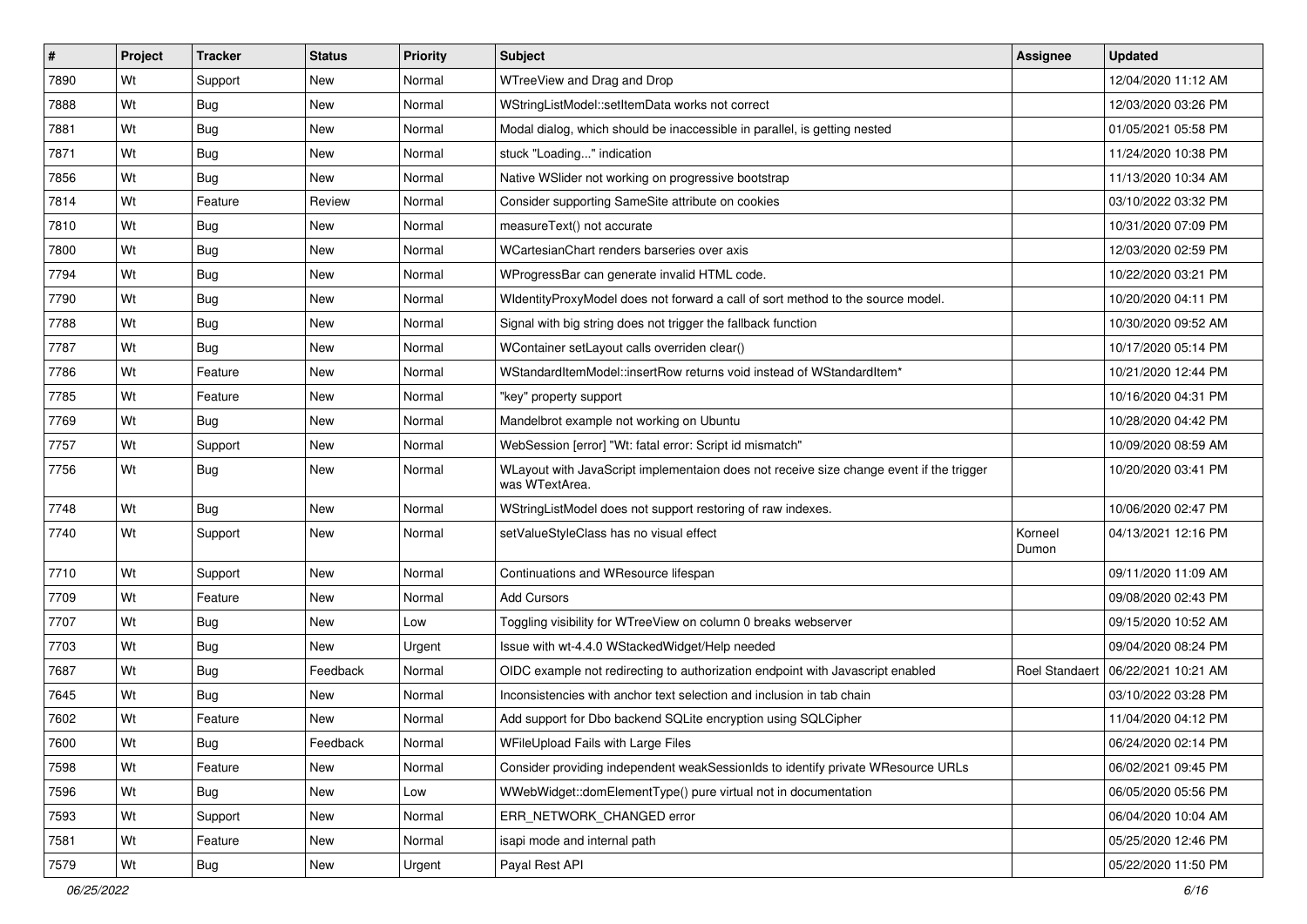| $\vert$ # | Project | <b>Tracker</b> | <b>Status</b>     | Priority | <b>Subject</b>                                                                                                                                       | Assignee      | <b>Updated</b>      |
|-----------|---------|----------------|-------------------|----------|------------------------------------------------------------------------------------------------------------------------------------------------------|---------------|---------------------|
| 7550      | Wt      | Bug            | <b>InProgress</b> | Normal   | WGridLayout does not work inside of WStackedWidget                                                                                                   | Koen Deforche | 05/11/2020 01:34 PM |
| 7528      | Wt      | Feature        | <b>New</b>        | Low      | <b>Official Forward Declaration Support</b>                                                                                                          |               | 07/21/2021 04:24 AM |
| 7516      | Wt      | Bug            | New               | Normal   | Calling WMenu::select(nullptr) from internalPathChanged event handler ends with<br>SIGSEGV (endless recursion)                                       |               | 04/08/2020 06:02 PM |
| 7514      | Wt      | Bug            | <b>New</b>        | High     | Interactive charts does not work with progressive bootstrap enabled                                                                                  |               | 04/08/2020 11:42 AM |
| 7512      | Wt      | <b>Bug</b>     | New               | Normal   | Auth Widget is leaking information about existing users                                                                                              |               | 04/07/2020 02:52 PM |
| 7503      | Wt      | Feature        | New               | Normal   | Support for Forwarded header when determining client address.                                                                                        |               | 03/24/2020 05:09 PM |
| 7481      | Wt      | Bug            | New               | Normal   | Having a long running command with a processEvents() call in it together with a timer can<br>result in clicked events being processed too many times |               | 03/05/2020 11:25 AM |
| 7479      | Wt      | Bug            | <b>New</b>        | Normal   | WResource Multipart Request - Error parsing CGI request                                                                                              |               | 03/04/2020 06:19 PM |
| 7478      | Wt      | Bug            | New               | Normal   | Editing column in wtableview                                                                                                                         |               | 02/28/2020 10:04 PM |
| 7477      | Wt      | Bug            | <b>New</b>        | Normal   | Wt Axis zoomRangeChanged won't fire when adding/removing a series                                                                                    |               | 02/27/2020 11:32 AM |
| 7465      | Wt      | Feature        | <b>New</b>        | Normal   | HTTP status code: 429 Too Many Requests (RFC 6585)                                                                                                   |               | 03/03/2020 07:29 PM |
| 7464      | Wt      | Support        | New               | Normal   | Apache2 mod fcgid internal path                                                                                                                      |               | 02/24/2020 02:39 PM |
| 7454      | Wt      | Support        | <b>New</b>        | Normal   | Popup in layout-based design                                                                                                                         |               | 04/01/2020 11:30 AM |
| 7450      | Wt      | Feature        | <b>New</b>        | Normal   | Allow for the filesystem implementation to be switched to std::filesystem                                                                            |               | 02/10/2020 02:19 PM |
| 7440      | Wt      | Bug            | New               | Normal   | WTimer results in excessive browser CPU and memory usage when connection is lost                                                                     |               | 02/05/2020 09:57 AM |
| 7426      | Wt      | Support        | <b>New</b>        | Normal   | Wt::Response::createContinuation() with streaming                                                                                                    |               | 02/04/2020 06:38 PM |
| 7424      | Wt      | Bug            | New               | Normal   | WContainerWidget::setContentAlignment() has no effect when item is hidden                                                                            |               | 01/27/2020 10:24 AM |
| 7417      | Wt      | Feature        | Review            | Normal   | HiDPI canvas for WPaintedWidget                                                                                                                      |               | 03/25/2022 03:29 PM |
| 7401      | Wt      | Bug            | <b>New</b>        | Normal   | removal of ' <meta content="noindex, nofollow" name="robots"/> '                                                                                     |               | 01/16/2020 05:27 PM |
| 7396      | Wt      | Bug            | New               | Normal   | WTreeView not working when hidden during construction                                                                                                |               | 01/30/2020 05:13 PM |
| 7389      | Wt      | Feature        | <b>New</b>        | Low      | WTable: support <caption></caption>                                                                                                                  |               | 01/03/2020 11:20 AM |
| 7385      | Wt      | Feature        | <b>New</b>        | Normal   | More Dynamic Paths                                                                                                                                   |               | 01/06/2020 05:17 PM |
| 7373      | Wt      | Support        | New               | Normal   | SEH Exception on Wt:DBO rollback                                                                                                                     |               | 01/08/2020 10:31 AM |
| 7367      | Wt      | Bug            | <b>New</b>        | Normal   | Validators: delay validation until user has entered something                                                                                        |               | 12/12/2019 03:48 PM |
| 7363      | Wt      | Feature        | New               | Low      | Access to Mail::Message::attachments()                                                                                                               |               | 04/06/2020 09:30 PM |
| 7351      | Wt      | Feature        | New               | Low      | Give Date Edit alternative calendar                                                                                                                  |               | 01/30/2020 12:44 PM |
| 7349      | Wt      | Feature        | New               | Normal   | Add WebGL 2.0 support (Equivalent to OpenGL ES 3) to WGLWidget                                                                                       |               | 12/05/2019 04:52 PM |
| 7346      | Wt      | Support        | Feedback          | Normal   | Using WStandardItemModel and getting error: Wt internal error: Unexpected token: '-'                                                                 |               | 02/06/2020 05:50 PM |
| 7314      | Wt      | Support        | New               | High     | Worker-Thread-Warning: "Wt: attachThread(): no thread is holding this application's lock?"                                                           |               | 11/07/2019 12:48 PM |
| 7295      | Wt      | <b>Bug</b>     | New               | Low      | WFileUpload is nearly always unresponsive when app is linked to wtfcgi                                                                               |               | 10/25/2019 12:16 AM |
| 7292      | Wt      | Bug            | New               | Normal   | Refresh token and access type                                                                                                                        |               | 10/28/2019 06:44 PM |
| 7281      | Wt      | Bug            | New               | Normal   | WFileUpload keeps previously applied styling when enableAjax() is called                                                                             |               | 10/14/2019 01:36 PM |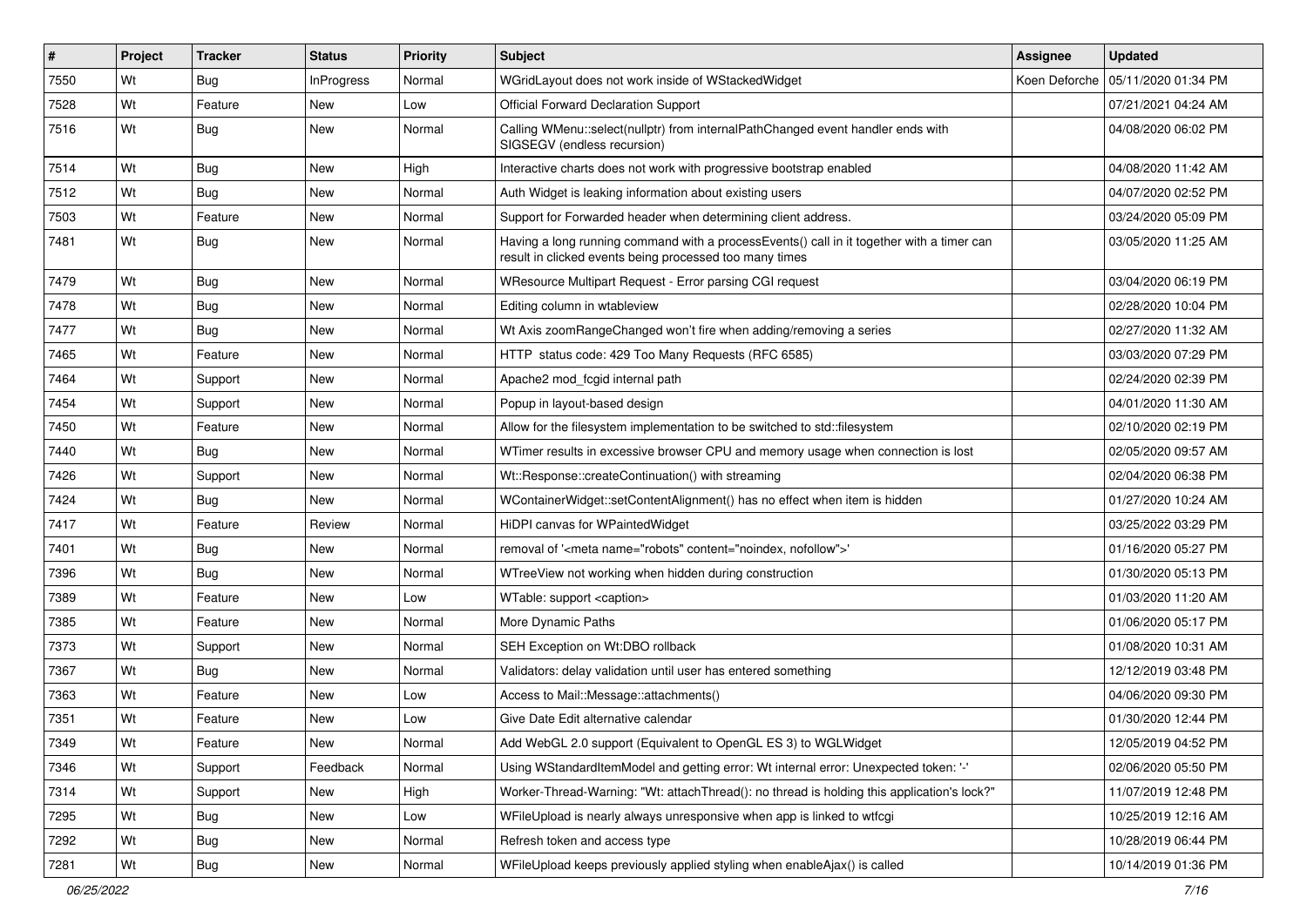| #    | Project | <b>Tracker</b> | <b>Status</b>     | <b>Priority</b> | Subject                                                                                                  | <b>Assignee</b> | <b>Updated</b>                      |
|------|---------|----------------|-------------------|-----------------|----------------------------------------------------------------------------------------------------------|-----------------|-------------------------------------|
| 7279 | Wt      | Feature        | New               | Normal          | WLineEdit add support for HTML5 email type                                                               |                 | 03/10/2022 03:30 PM                 |
| 7278 | Wt      | Feature        | <b>New</b>        | Normal          | WFileUpload get selected file(s)                                                                         |                 | 10/15/2019 11:10 AM                 |
| 7275 | Wt      | Bug            | Feedback          | Normal          | WDateTime + Dbo bug                                                                                      |                 | 10/15/2019 01:09 PM                 |
| 7274 | Wt      | Bug            | Feedback          | Normal          | Dialog inconsistency                                                                                     |                 | 01/26/2021 05:59 AM                 |
| 7268 | Wt      | Bug            | Feedback          | Normal          | Session timeout issues                                                                                   |                 | 10/04/2019 02:59 PM                 |
| 7260 | Wt      | Bug            | Confirmed         | Normal          | WStandardItemModel::removeRows ajaxMode() assertion fail after upgrading to 3.4.1                        |                 | 09/27/2019 10:45 AM                 |
| 7235 | Wt      | Bug            | Feedback          | High            | JavaScript error - exception_description: Not enough storage is available to complete this<br>operation. |                 | 09/26/2019 03:56 PM                 |
| 7230 | Wt      | Bug            | Confirmed         | Normal          | Wt4, WVBoxLayout->setResizable not working, children not visible                                         |                 | 09/12/2019 11:51 AM                 |
| 7228 | Wt      | Feature        | Review            | Normal          | Mobile Usability for TimeEdit & DateEdit                                                                 |                 | 03/10/2022 04:18 PM                 |
| 7197 | Wt      | Bug            | New               | Low             | WSpinBox/WDoubleSpinBox valueChanged() is not emitted when connected after the<br>spinbox is rendered    |                 | 08/14/2019 12:57 PM                 |
| 7196 | Wt      | Bug            | <b>New</b>        | Normal          | Pango 1.44 deprecation warnings                                                                          |                 | 08/14/2019 12:30 PM                 |
| 7187 | Wt      | Bug            | Feedback          | Normal          | contents of WTabWidget not stretching in height                                                          |                 | 09/09/2019 09:54 PM                 |
| 7168 | Wt      | Feature        | New               | Normal          | Access to authorization token                                                                            |                 | 08/04/2019 09:00 PM                 |
| 7144 | Wt      | Bug            | <b>New</b>        | Normal          | WTreeNode: Wether child-node is selectable depends on parent-node                                        |                 | 07/18/2019 01:42 PM                 |
| 7142 | Wt      | Support        | New               | Normal          | WStringListModel updated in slot does not work as expected                                               |                 | 07/18/2019 09:53 AM                 |
| 7124 | Wt      | Support        | Feedback          | Normal          | Wt Bad Allocation messages, how can I prevent these?                                                     |                 | 08/05/2019 12:49 PM                 |
| 7093 | Wt      | Bug            | Feedback          | Normal          | Deadlock when chaining http-requests                                                                     |                 | 07/07/2020 05:18 PM                 |
| 7082 | Wt      | <b>Bug</b>     | <b>InProgress</b> | Normal          | Regression WStackedWidget in layout with overflow can lose scrollbar on animated<br>transition           |                 | Koen Deforche   06/13/2019 12:31 PM |
| 7054 | Wt      | Bug            | <b>InProgress</b> | Normal          | WTableView can lose synchronization during resize and display "Loading" when data is<br>available        | Roel Standaert  | 05/31/2019 09:51 AM                 |
| 7040 | Wt      | Bug            | <b>New</b>        | Normal          | Generated javascript can execute out-of-sequence due to a timing issue with require()                    |                 | 05/12/2019 05:29 PM                 |
| 7035 | Wt      | Bug            | <b>New</b>        | Normal          | Wt.js can generate requests that exceed server defaults                                                  |                 | 05/03/2019 05:27 PM                 |
| 7020 | Wt      | <b>Bug</b>     | <b>New</b>        | Normal          | Wt progress bar disable style                                                                            |                 | 08/05/2019 12:46 PM                 |
| 7010 | Wt      | Support        | New               | Normal          | WTreeView                                                                                                |                 | 04/22/2019 09:46 AM                 |
| 7009 | Wt      | <b>Bug</b>     | New               | Normal          | WPopupMenu destruction when inside a WMenuItem                                                           |                 | 01/08/2021 01:06 PM                 |
| 7001 | Wt      | <b>Bug</b>     | <b>New</b>        | Low             | wt-4 build issue on new ubuntu 18.04                                                                     |                 | 04/13/2019 01:26 PM                 |
| 6887 | Wt      | <b>Bug</b>     | New               | Normal          | WVideo on iphone inconsistencies                                                                         |                 | 02/08/2019 10:09 AM                 |
| 6817 | Wt      | Bug            | <b>New</b>        | High            | [v3][v4]][Dbo] Force the inclusion of file Wt/Dbo/Dbo (or Wt/Dbo/Dbo.h vor v4)                           |                 | 06/11/2019 01:16 PM                 |
| 6763 | Wt      | <b>Bug</b>     | New               | Immediate       | SetIcon for Wt:: WMenuItem is not working                                                                |                 | 11/07/2021 08:10 AM                 |
| 6762 | Wt      | <b>Bug</b>     | New               | Normal          | Unicode in mail attachement file name                                                                    |                 | 11/26/2018 01:00 PM                 |
| 6754 | Wt      | Feature        | New               | Low             | CSS files get cached with 30 days expiration period                                                      |                 | 06/11/2019 01:04 PM                 |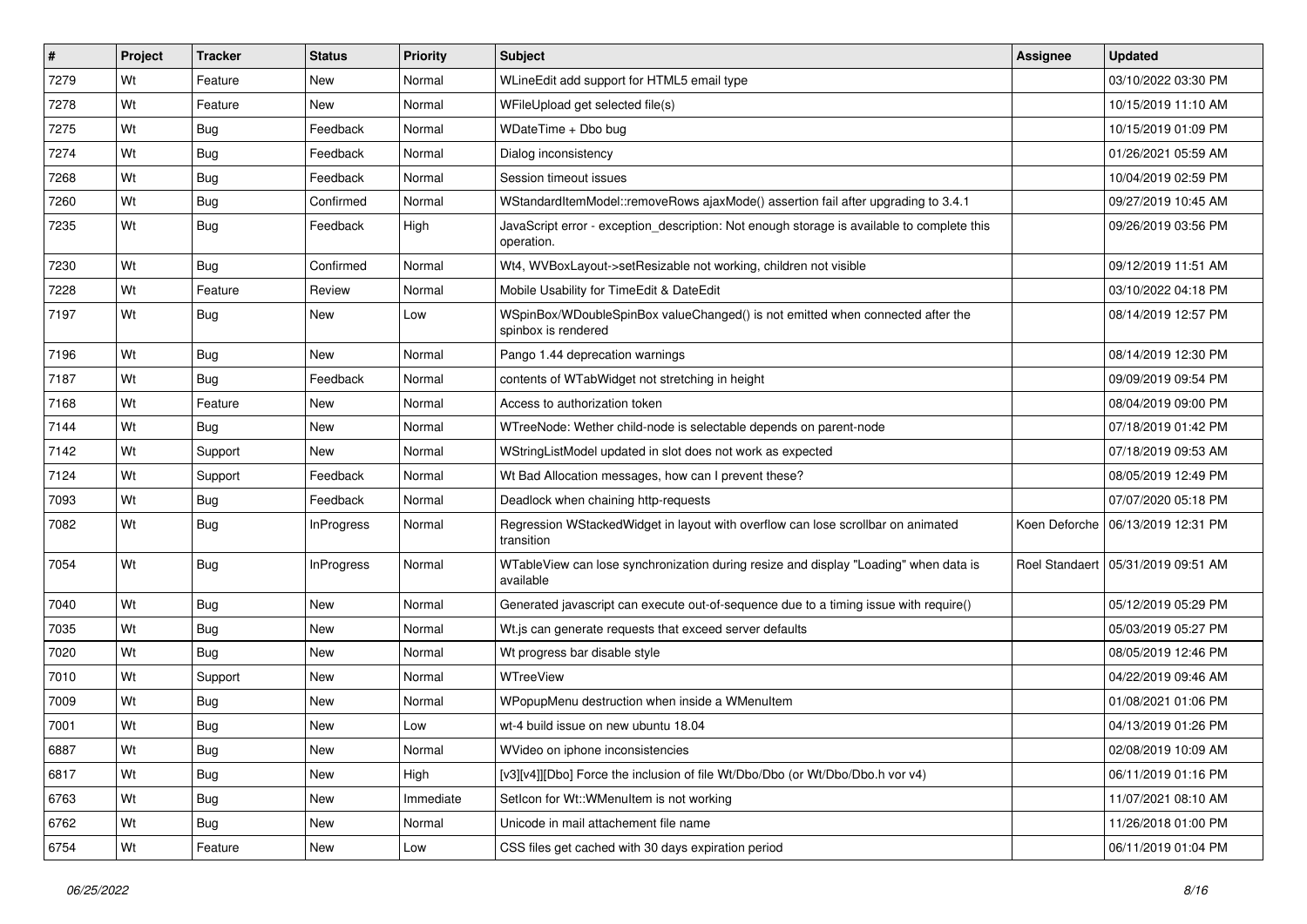| #    | Project | <b>Tracker</b> | <b>Status</b>     | Priority | Subject                                                                           | Assignee         | <b>Updated</b>                       |
|------|---------|----------------|-------------------|----------|-----------------------------------------------------------------------------------|------------------|--------------------------------------|
| 6752 | Wt      | Bug            | New               | Normal   | Wt::WString::trn override issue                                                   |                  | 11/17/2018 03:39 PM                  |
| 6749 | Wt      | Bug            | <b>New</b>        | Normal   | WebController sessionCount mutex missing?                                         |                  | 11/16/2018 12:55 PM                  |
| 6731 | Wt      | Feature        | New               | Normal   | Wt online demo: Drag drop is not working using touch.                             |                  | 11/14/2018 03:45 AM                  |
| 6722 | Wt      | Bug            | New               | Normal   | high number of bar charts failure                                                 |                  | Roel Standaert   11/12/2018 05:10 PM |
| 6692 | Wt      | Support        | Feedback          | Normal   | Question: Offline update of WStandardItemModel                                    |                  | 11/01/2018 01:19 AM                  |
| 6682 | Wt      | Support        | New               | Normal   | Does Wt tabwidget support icon on the tab?                                        |                  | 10/28/2018 04:37 AM                  |
| 6674 | Wt      | Bug            | <b>New</b>        | Normal   | WFileDropWidget_worker.min.js but no WFileDropWidget_worker.js                    |                  | 10/22/2018 09:28 PM                  |
| 6669 | Wt      | Support        | Feedback          | Normal   | During installation some incluide directories have wrong permissions              |                  | 10/17/2018 11:23 AM                  |
| 6657 | Wt      | Bug            | New               | Normal   | Cannot destroy WPopupWidget when it's hidden without invoking undefined behaviour |                  | 12/14/2018 04:43 PM                  |
| 6635 | Wt      | Bug            | <b>New</b>        | Normal   | WT DBO Segmentation Fault with natural keys                                       |                  | 09/25/2018 04:33 PM                  |
| 6623 | Wt      | Feature        | New               | Normal   | Support ES6 moudle javascript                                                     |                  | 11/13/2020 05:02 PM                  |
| 6609 | Wt      | Bug            | <b>InProgress</b> | Normal   | FlexLayoutImpl.js hard-code children's overflow to hidden.                        |                  | Koen Deforche   09/14/2018 11:19 AM  |
| 6601 | Wt      | Bug            | <b>InProgress</b> | Normal   | WIndow scroll bars gone quite recently                                            |                  | Koen Deforche   12/14/2018 04:44 PM  |
| 6593 | Wt      | Support        | Feedback          | Normal   | WtTestCookie: why is this cookie set by Wt?                                       |                  | 10/31/2020 10:51 PM                  |
| 6592 | Wt      | Bug            | Feedback          | High     | Menus not working on latest git version                                           |                  | 09/07/2018 01:01 PM                  |
| 6587 | Wt      | Bug            | <b>New</b>        | Low      | stod() problem                                                                    |                  | 12/14/2018 04:45 PM                  |
| 6584 | Wt      | Feature        | New               | Normal   | Make X-Frame-Options a configuration option                                       |                  | 12/15/2020 03:15 PM                  |
| 6579 | Wt      | Feature        | New               | Normal   | Keep-alive time just for first signal                                             |                  | 09/03/2018 03:01 PM                  |
| 6533 | Wt      | Bug            | New               | Normal   | wt port in vcpkg                                                                  |                  | 08/14/2018 10:36 AM                  |
| 6487 | Wt      | Bug            | New               | Normal   | WTree not interactive without JavaScript (works in 3.3.10)                        |                  | 12/14/2018 04:45 PM                  |
| 6443 | Wt      | Feature        | New               | Normal   | JWT token support                                                                 |                  | 06/12/2018 11:29 AM                  |
| 6440 | Wt      | Support        | Feedback          | Normal   | Is there way to implement HTTP Server Push Streaming with WT?                     |                  | 05/24/2019 01:34 PM                  |
| 6434 | Wt      | Bug            | <b>New</b>        | Normal   | WIntValidator: inputFilter does not accept decimal separator                      |                  | 06/05/2018 10:19 AM                  |
| 6405 | Wt      | Bug            | New               | Normal   | Signal not exposed                                                                |                  | 05/28/2018 12:30 PM                  |
| 6377 | Wt      | Feature        | Feedback          | Normal   | Wt::Dbo::createTables if table already exists                                     |                  | 05/22/2018 11:08 AM                  |
| 6374 | Wt      | Feature        | New               | Low      | WStringStream lacks operator<<() overloads for const char* and unsigned int.      |                  | 05/18/2018 09:33 AM                  |
| 6354 | Wt      | Feature        | New               | Low      | WTextArea setCursorPosition                                                       |                  | 12/14/2018 04:46 PM                  |
| 6348 | Wt      | Support        | New               | Normal   | Wt::WFileUpload::setDisplayWidget                                                 | Korneel<br>Dumon | 05/02/2018 05:37 PM                  |
| 6347 | Wt      | Bug            | New               | Normal   | Layout Direction issue                                                            |                  | 12/14/2018 04:47 PM                  |
| 6344 | Wt      | Bug            | Feedback          | Urgent   | Wt::Http::Request getUploadedFile or uploadedFiles always empty                   |                  | 05/28/2018 04:27 PM                  |
| 6342 | Wt      | <b>Bug</b>     | Feedback          | Normal   | Leak in Wt::Http::Request::parseFormUrlEncoded                                    |                  | 06/22/2018 10:15 AM                  |
| 6339 | JWt     | Bug            | New               | Normal   | JWt widget gallery nav bar title is Wt widget gallery (should be JWt?)            |                  | 07/14/2020 07:39 AM                  |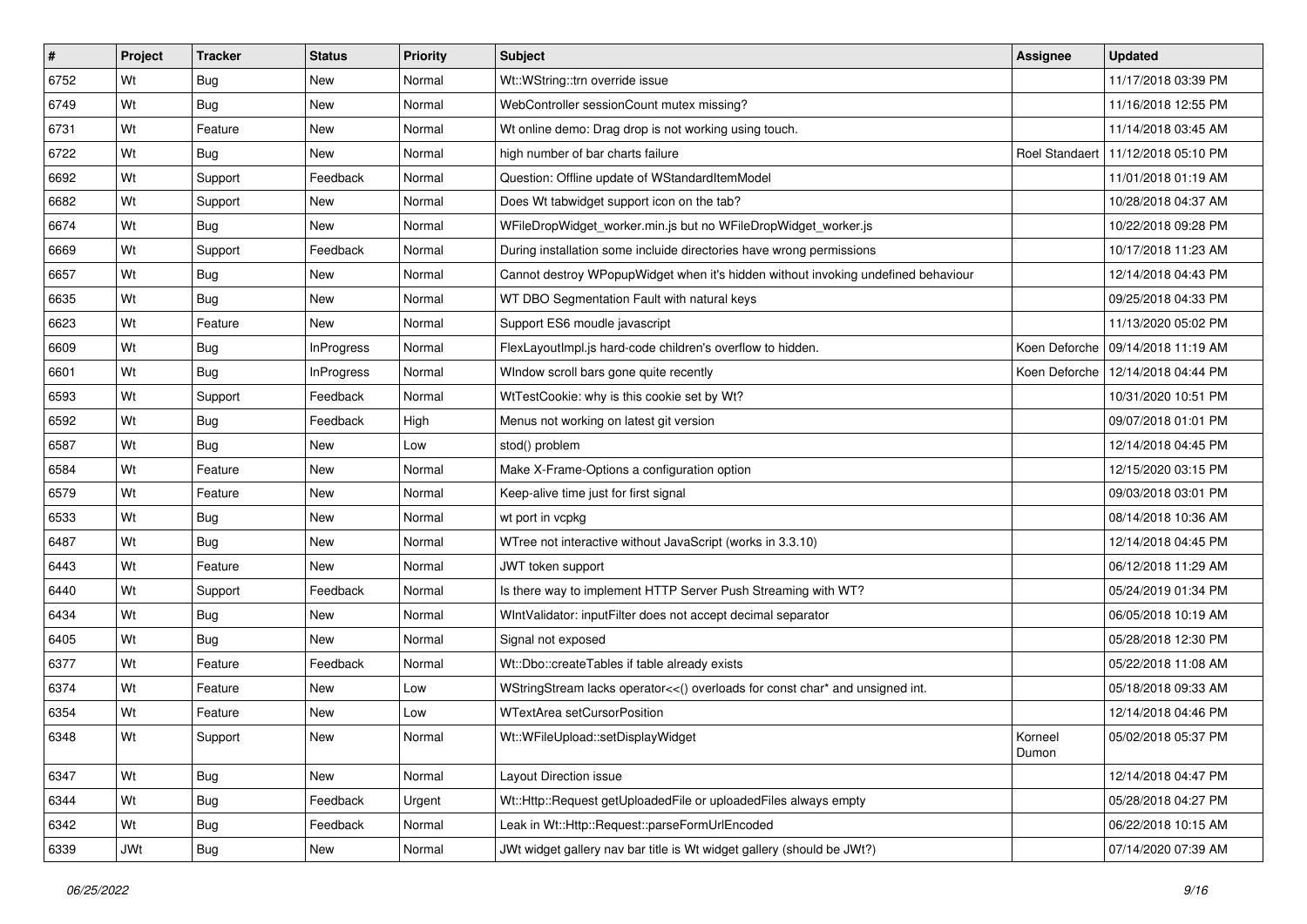| $\vert$ # | Project    | <b>Tracker</b> | <b>Status</b>     | Priority | Subject                                                                                                                         | Assignee         | <b>Updated</b>                       |
|-----------|------------|----------------|-------------------|----------|---------------------------------------------------------------------------------------------------------------------------------|------------------|--------------------------------------|
| 6338      | <b>JWt</b> | Bug            | New               | Normal   | widget gallery: mvc tree is empty                                                                                               |                  | 04/13/2018 04:02 PM                  |
| 6332      | Wt         | Bug            | <b>New</b>        | Normal   | Documentation for Wt::Signals and Wt::Signals::connection missing in Wt 4                                                       |                  | 04/12/2018 10:45 AM                  |
| 6327      | Wt         | Bug            | New               | Normal   | tr function in WTemplate requires browser refresh after locale change                                                           |                  | 04/09/2018 03:35 PM                  |
| 6325      | Wt         | Bug            | Feedback          | Normal   | Can't find OpenSSL on Windows                                                                                                   |                  | 04/08/2018 04:54 AM                  |
| 6321      | Wt         | Bug            | Feedback          | High     | Keep-alive requests are not being sent after pressing a download button                                                         |                  | 04/09/2018 12:20 PM                  |
| 6302      | Wt         | Bug            | New               | Low      | MVC Table Views from the Widget Gallery can't sort numbers                                                                      |                  | 12/14/2018 04:47 PM                  |
| 6296      | Wt         | Bug            | New               | Normal   | WPanel children overflow border                                                                                                 |                  | 12/14/2018 04:39 PM                  |
| 6293      | Wt         | Bug            | Feedback          | Normal   | Regression in 3.3.9 for bug #1947                                                                                               | Koen Deforche    | 12/14/2018 04:39 PM                  |
| 6292      | Wt         | Feature        | <b>New</b>        | Normal   | WBorderLayout suggestion: additional widgets for NE, NW, SE, SW                                                                 |                  | 03/14/2018 11:31 PM                  |
| 6265      | Wt         | Support        | <b>New</b>        | Normal   | Is it possible to use a specific HTTP Status code as a result of an application logic error?                                    |                  | 03/05/2018 11:32 AM                  |
| 6235      | Wt         | Bug            | New               | Normal   | Wt4.0.2: In certain case, removeFromParent() is not working.                                                                    |                  | 05/02/2018 11:57 AM                  |
| 6234      | Wt         | Bug            | New               | Normal   | Wt4.0.2: Documentation on WContainerWidget::setLayout() is outdated.                                                            |                  | 02/15/2018 09:09 AM                  |
| 6232      | Wt         | Bug            | Feedback          | High     | connectionMonitor invalid ackId                                                                                                 |                  | 02/13/2018 03:23 PM                  |
| 6228      | Wt         | Support        | Feedback          | Normal   | Cannot get wt.css/bootstrap.css                                                                                                 |                  | 04/10/2018 03:44 PM                  |
| 6225      | Wt         | Feature        | <b>New</b>        | Normal   | Change license to include GPLv3                                                                                                 |                  | 02/04/2018 12:12 PM                  |
| 6221      | Wt         | Feature        | New               | Normal   | Dbo: create indexes                                                                                                             |                  | 01/30/2018 07:59 PM                  |
| 6219      | Wt         | Bug            | New               | High     | Multiple transient WDialogs                                                                                                     |                  | 12/14/2018 04:48 PM                  |
| 6215      | Wt         | Bug            | Feedback          | Normal   | WApplication::setTitle doesn't update <title> in HTML header.</title>                                                           |                  | 12/14/2018 04:48 PM                  |
| 6213      | Wt         | Bug            | New               | Normal   | bootstrap progress-bar does not update correctly                                                                                |                  | Roel Standaert   01/22/2018 12:48 PM |
| 6207      | Wt         | Bug            | Feedback          | Normal   | WMediaPlayer : event ended is not raised for files with durations less than 4 seconds, some<br>timeUpdated events are also lost |                  | Koen Deforche   01/26/2018 03:53 PM  |
| 6205      | Wt         | Bug            | Feedback          | Normal   | Wt Error: Wt: invalid ackId                                                                                                     |                  | 04/12/2018 10:32 AM                  |
| 6203      | Wt         | Support        | New               | Normal   | Using custom WProgressBar with WMediaPlayer                                                                                     |                  | 01/14/2018 12:16 PM                  |
| 6196      | Wt         | Bug            | New               | Normal   | Wt::WAbstractArea::id() is not returning the ID used in HTML                                                                    |                  | 01/08/2018 12:25 PM                  |
| 6195      | Wt         | Feature        | New               | Normal   | Boost::Beast HTTP/S and WebSockets library                                                                                      |                  | 12/14/2018 04:50 PM                  |
| 6194      | Wt         | Feature        | <b>New</b>        | Low      | WebAssembly support                                                                                                             |                  | 01/02/2018 11:27 AM                  |
| 6193      | Wt         | Feature        | New               | Normal   | Disable lightening non-selected curve color                                                                                     |                  | 12/21/2017 03:16 AM                  |
| 6189      | Wt         | Bug            | New               | Normal   | setCurrentIndex(-1) and setNoSelectionEnabled(true)                                                                             |                  | 12/18/2017 10:14 PM                  |
| 6188      | Wt         | Bug            | New               | Normal   | Local anchor (#) doesn't work after Wt_3.3.6                                                                                    |                  | 12/14/2017 06:23 PM                  |
| 6185      | Wt         | <b>Bug</b>     | New               | Low      | The documentation for all Wt:: Json library classes is missing the needed #include                                              |                  | 12/13/2017 08:47 PM                  |
| 6176      | Wt         | Bug            | Feedback          | High     | Wt internal error; code: 5, description: String contains an invalid character - since Update to<br>3.3.9                        |                  | 08/30/2018 04:16 PM                  |
| 6160      | Wt         | Feature        | <b>InProgress</b> | Normal   | WFileDropWidget fallback to WFileUpload for mobile                                                                              | Korneel<br>Dumon | 11/22/2017 10:09 AM                  |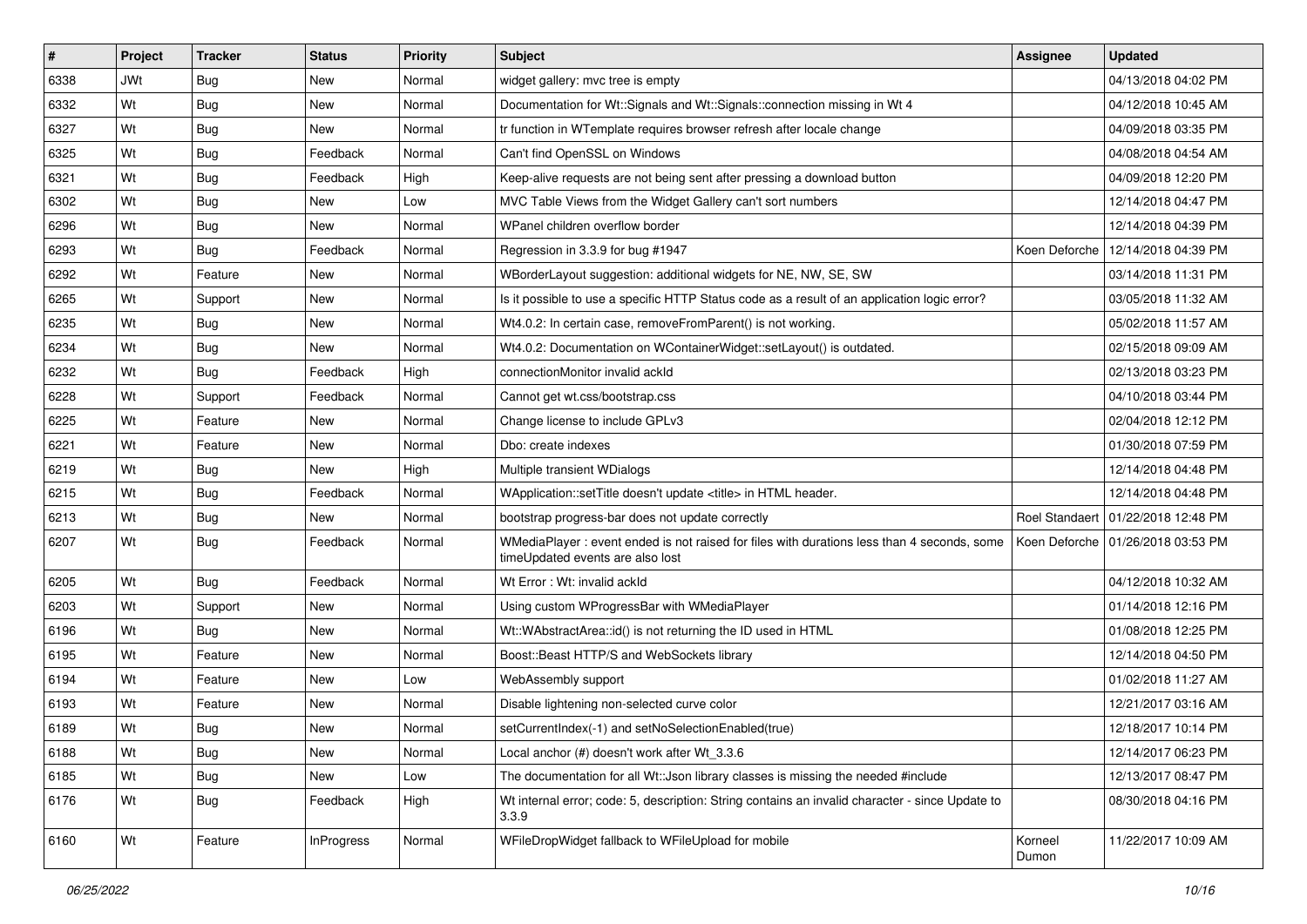| #    | Project | <b>Tracker</b> | <b>Status</b> | <b>Priority</b> | <b>Subject</b>                                                                                                        | Assignee              | <b>Updated</b>      |
|------|---------|----------------|---------------|-----------------|-----------------------------------------------------------------------------------------------------------------------|-----------------------|---------------------|
| 6159 | Wt      | Bug            | New           | Low             | Typos in the widget gallery web page                                                                                  |                       | 11/22/2017 10:08 AM |
| 6158 | Wt      | Bug            | New           | Normal          | Wt:: WMenuItem documentation is incomplete                                                                            |                       | 11/21/2017 10:34 PM |
| 6150 | Wt      | <b>Bug</b>     | New           | Normal          | WTableView edit missplacement (wt4)                                                                                   |                       | 11/20/2017 08:16 PM |
| 6140 | Wt      | Bug            | New           | Normal          | WPopupMenu not closing on pressing one of the items                                                                   |                       | 11/16/2017 08:41 AM |
| 6130 | Wt      | Feature        | New           | Normal          | Impossible to access entity relation of an entity returned from a function   Dbo load(): no<br>active transaction     |                       | 12/26/2017 01:07 PM |
| 6105 | Wt      | Bug            | Feedback      | Normal          | setfocus                                                                                                              |                       | 12/15/2017 04:27 PM |
| 6098 | Wt      | Feature        | <b>New</b>    | Low             | Properly support enableAjax() in WGLWidget                                                                            |                       | 11/02/2017 12:18 PM |
| 6076 | Wt      | Bug            | New           | Normal          | [Wt::Dbo] How to work with entities without parameter-less constructors (classes that require<br>an invariant)        |                       | 10/31/2017 11:18 AM |
| 6075 | Wt      | Bug            | New           | Low             | [Wt::Dbo] Add built-in type support for std::chrono::time_point and std::chrono::seconds                              |                       | 11/09/2017 03:50 PM |
| 6072 | Wt      | Bug            | New           | Normal          | Unable to zoom or pan while the chart's data is being updated.                                                        |                       | 10/30/2017 10:44 AM |
| 6070 | Wt      | Feature        | New           | Normal          | HTML5 geolocation                                                                                                     | Osman Zakir           | 10/29/2017 03:41 PM |
| 6069 | Wt      | Feature        | New           | Normal          | Google Maps geolocation API                                                                                           | Osman Zakir           | 10/28/2017 11:43 PM |
| 6045 | Wt      | Bug            | New           | Normal          | WDoubleValidator: implement inputFilter()                                                                             |                       | 10/25/2017 11:48 AM |
| 6044 | Wt      | <b>Bug</b>     | New           | Normal          | WTabWidget and flex-layout                                                                                            |                       | 08/27/2018 11:41 AM |
| 6037 | Wt      | Bug            | Feedback      | Normal          | [v3] WTable::deteteRow() doesn't delete contents, just the row.                                                       |                       | 11/21/2017 05:51 PM |
| 6028 | Wt      | Bug            | New           | Normal          | ItemIsXHTMLText flag in WAbstractChartModel causes crash when chart is rendered                                       | <b>Roel Standaert</b> | 10/19/2017 08:33 PM |
| 6015 | Wt      | Bug            | New           | Normal          | Oscillation in Chrome at various zoom levels with layouts (WTableView)                                                |                       | 10/17/2017 05:52 PM |
| 6014 | Wt      | Bug            | New           | Normal          | Oscillation in Chrome at various zoom levels with layouts (WPaintedWidget w/Areas)                                    |                       | 10/17/2017 05:04 PM |
| 5971 | Wt      | Bug            | Feedback      | High            | Wt Error                                                                                                              | Roel Standaer         | 10/18/2017 05:52 PM |
| 5963 | Wt      | Support        | New           | Normal          | HTTPS server in wthttpd - Error: failed to select ciphers for cipher list                                             | Wim Dumon             | 10/03/2017 07:40 PM |
| 5962 | Wt      | Bug            | <b>New</b>    | Normal          | Properly support toggling drag enabled/disabled on WAbstractItemView                                                  |                       | 10/02/2017 06:58 PM |
| 5959 | Wt      | Bug            | New           | Low             | wt-homepage example source viewer expands then immediately collapses directories if<br>already selected               |                       | 09/28/2017 09:40 PM |
| 5949 | Wt      | Support        | New           | Normal          | WPieChart lables are overlapping                                                                                      |                       | 09/26/2017 12:05 PM |
| 5948 | Wt      | Support        | New           | Normal          | WTreeTable remains loading                                                                                            |                       | 09/26/2017 11:58 AM |
| 5945 | Wt      | Bug            | New           | Normal          | WBoxLayout - WPieChart resizing does not work when nested into a WContainerWidget                                     |                       | 09/25/2017 06:11 PM |
| 5943 | Wt      | Support        | New           | Normal          | Tutorials and Documentation - If possible, please improve                                                             | Osman Zakir           | 09/21/2017 05:42 PM |
| 5915 | Wt      | Bug            | New           | Normal          | Generated javascript causes sometimes Wt internal error - Wt internal error; undefined,<br>description: j7406 is null |                       | 10/12/2018 05:16 PM |
| 5914 | Wt      | <b>Bug</b>     | New           | High            | Wt internal error; code: undefined, description: b.find().get().lastChild is null                                     | Roel Standaert        | 09/18/2017 01:16 PM |
| 5913 | Wt      | <b>Bug</b>     | New           | Normal          | WFileUpload has a bug when placed in a WTemplateFormView                                                              |                       | 09/14/2017 12:08 PM |
| 5907 | Wt      | <b>Bug</b>     | New           | Low             | Update Ubuntu installation instructions.                                                                              |                       | 09/10/2017 02:54 AM |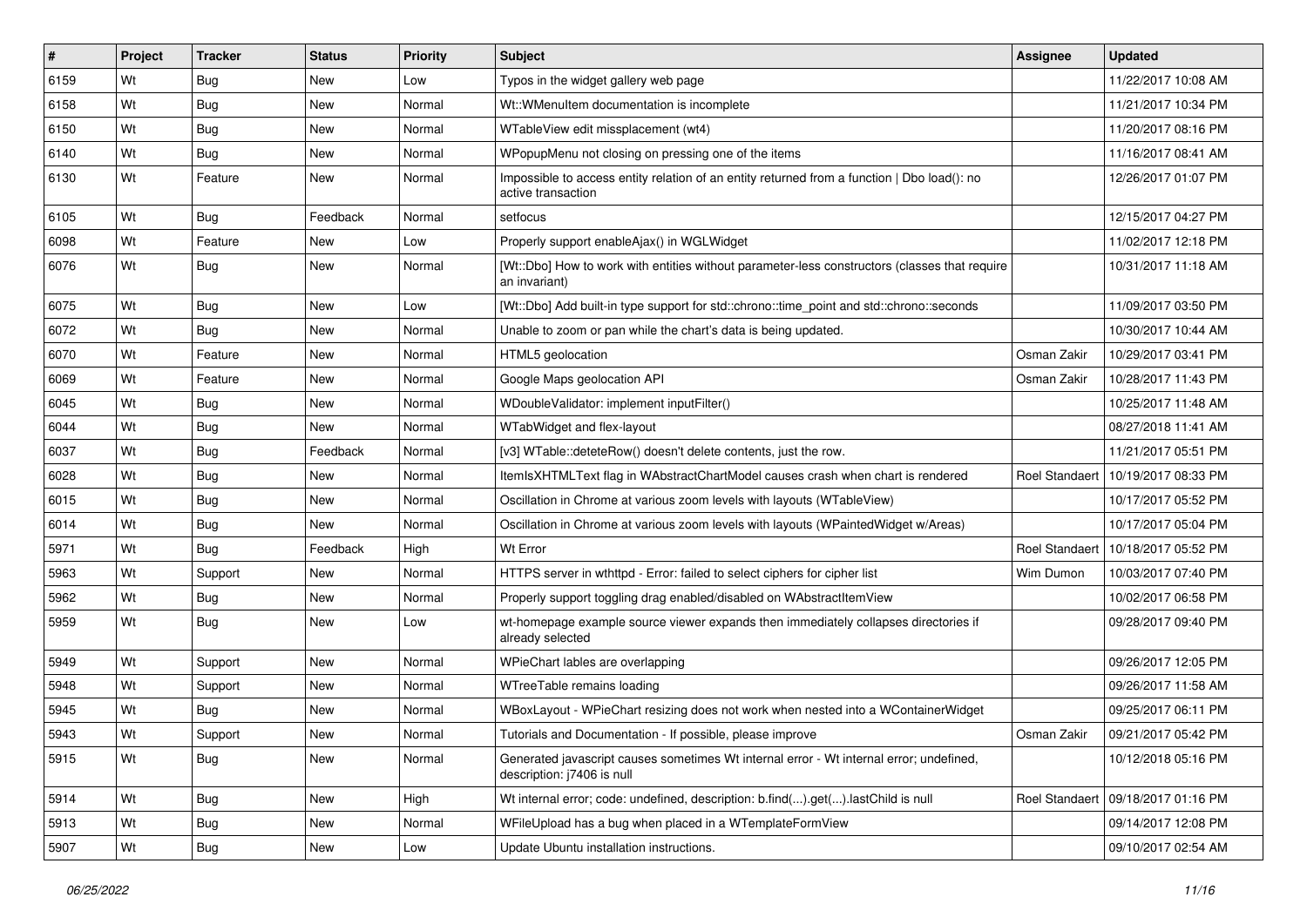| #    | Project | <b>Tracker</b> | <b>Status</b>     | <b>Priority</b> | <b>Subject</b>                                                              | <b>Assignee</b>         | Updated             |
|------|---------|----------------|-------------------|-----------------|-----------------------------------------------------------------------------|-------------------------|---------------------|
| 5906 | Wt      | Bug            | New               | Low             | CMAKE MINIMUM REQUIRED version is too low.                                  |                         | 09/08/2017 12:05 PM |
| 5903 | Wt      | Bug            | New               | Normal          | Http:: Client Racy with abort behaviour                                     |                         | 09/01/2017 10:29 PM |
| 5902 | Wt      | Bug            | New               | Normal          | WAxisSliderWidget: Bumping one handler to the edge affects another handler. |                         | 08/31/2017 12:25 PM |
| 5901 | Wt      | Bug            | New               | Normal          | WAxisSliderWidget works incorrectly when the chart is hidden.               |                         | 08/31/2017 12:06 PM |
| 5900 | Wt      | <b>Bug</b>     | New               | Normal          | Context menu disappears in treeview-dragdrop example                        |                         | 08/29/2017 06:01 PM |
| 5892 | Wt      | Bug            | New               | Normal          | wt4 compilation failed with gcc 4.9                                         |                         | 08/31/2017 11:50 AM |
| 5889 | Wt      | Bug            | New               | Normal          | WTreeView loooks bad after data update                                      |                         | 09/11/2017 12:40 PM |
| 5888 | Wt      | Support        | New               | Normal          | Wt blog rss-feed suggest wrong subscribe address                            |                         | 08/23/2017 03:16 PM |
| 5882 | Wt      | Bug            | <b>New</b>        | Normal          | WTableView with BootstrapTheme v2 doesn't render all rows (ep.2)            |                         | 08/19/2017 01:07 AM |
| 5881 | Wt      | Bug            | New               | Normal          | --ssl-prefer-server-ciphers option not documented                           |                         | 08/31/2017 01:00 PM |
| 5872 | Wt      | Support        | New               | Normal          | OAuth2 authentication using oauth.wt.exe sample                             |                         | 08/11/2017 11:43 AM |
| 5870 | Wt      | Support        | New               | Normal          | Auth1.C sample doesn't authenticate (3.3.7)                                 |                         | 08/10/2017 03:46 PM |
| 5865 | Wt      | Support        | New               | Normal          | Adding and Removing Rules with WCssStyleSheet                               |                         | 08/17/2017 12:30 PM |
| 5838 | Wt      | Bug            | Feedback          | Normal          | Error on empty WComboBox (on 3.3.7)                                         |                         | 08/09/2017 02:31 PM |
| 5835 | Wt      | Bug            | <b>New</b>        | High            | SHA1 is recommended as a suitable password hashing method                   |                         | 08/11/2017 04:32 PM |
| 5829 | Wt      | Bug            | New               | Normal          | WFormModel::FieldMap with "const char*" key                                 |                         | 08/31/2017 01:34 PM |
| 5808 | Wt      | Bug            | New               | Normal          | Wt 4.0.0-rc1 examples segfault on Alpine                                    |                         | 12/05/2017 04:30 PM |
| 5807 | Wt      | <b>Bug</b>     | New               | Normal          | WMediaPlayer custom time text widgets working                               |                         | 12/23/2019 01:35 PM |
| 5797 | Wt      | Bug            | New               | Normal          | Wt 4: Cannot build Dbo separately                                           |                         | 07/10/2017 01:42 PM |
| 5779 | Wt      | Bug            | New               | Low             | Errors in documentation for WLengthValidator                                |                         | 06/26/2017 02:15 PM |
| 5776 | Wt      | Bug            | <b>InProgress</b> | Normal          | Two second startup delay with default bootstrap without javascript          | Koen Deforche           | 06/22/2017 02:13 PM |
| 5770 | Wt      | Bug            | <b>New</b>        | Normal          | Error during chart rendering                                                |                         | 06/16/2017 10:47 AM |
| 5768 | Wt      | Feature        | New               | Normal          | CMake: Export Wt package                                                    | Konstantin<br>Podsvirov | 09/13/2017 12:07 PM |
| 5766 | Wt      | Support        | New               | Low             | Possible failure in WDialog::setMaximumSize documentation                   |                         | 07/12/2017 05:00 PM |
| 5765 | Wt      | <b>Bug</b>     | New               | Normal          | WDialog with percentage based initial size is not resizeable by user        |                         | 06/14/2017 04:19 PM |
| 5755 | Wt      | Feature        | New               | Normal          | Google Maps geolocation API                                                 | Osman Zakir             | 06/08/2017 02:00 PM |
| 5753 | Wt      | Support        | New               | Normal          | img tag problem in XHTMLUnsafeText                                          |                         | 06/08/2017 12:40 AM |
| 5748 | Wt      | Feature        | <b>New</b>        | Normal          | Update wthttpd section in Features page on Wt website                       |                         | 06/06/2017 01:39 PM |
| 5747 | Wt      | Feature        | New               | Normal          | Advertise WResouce and Http::Request::pathInfo()                            |                         | 06/06/2017 11:48 AM |
| 5746 | Wt      | Feature        | New               | Normal          | Add a configuration option for wthttpd to set expiration duratio            |                         | 06/05/2017 10:58 AM |
| 5741 | Wt      | <b>Bug</b>     | Feedback          | Normal          | Segfault when WDatePicker destructor is called                              |                         | 06/06/2017 03:30 PM |
| 5714 | Wt      | Feature        | New               | Normal          | Support for running the server in the main thread only                      |                         | 05/19/2017 10:13 AM |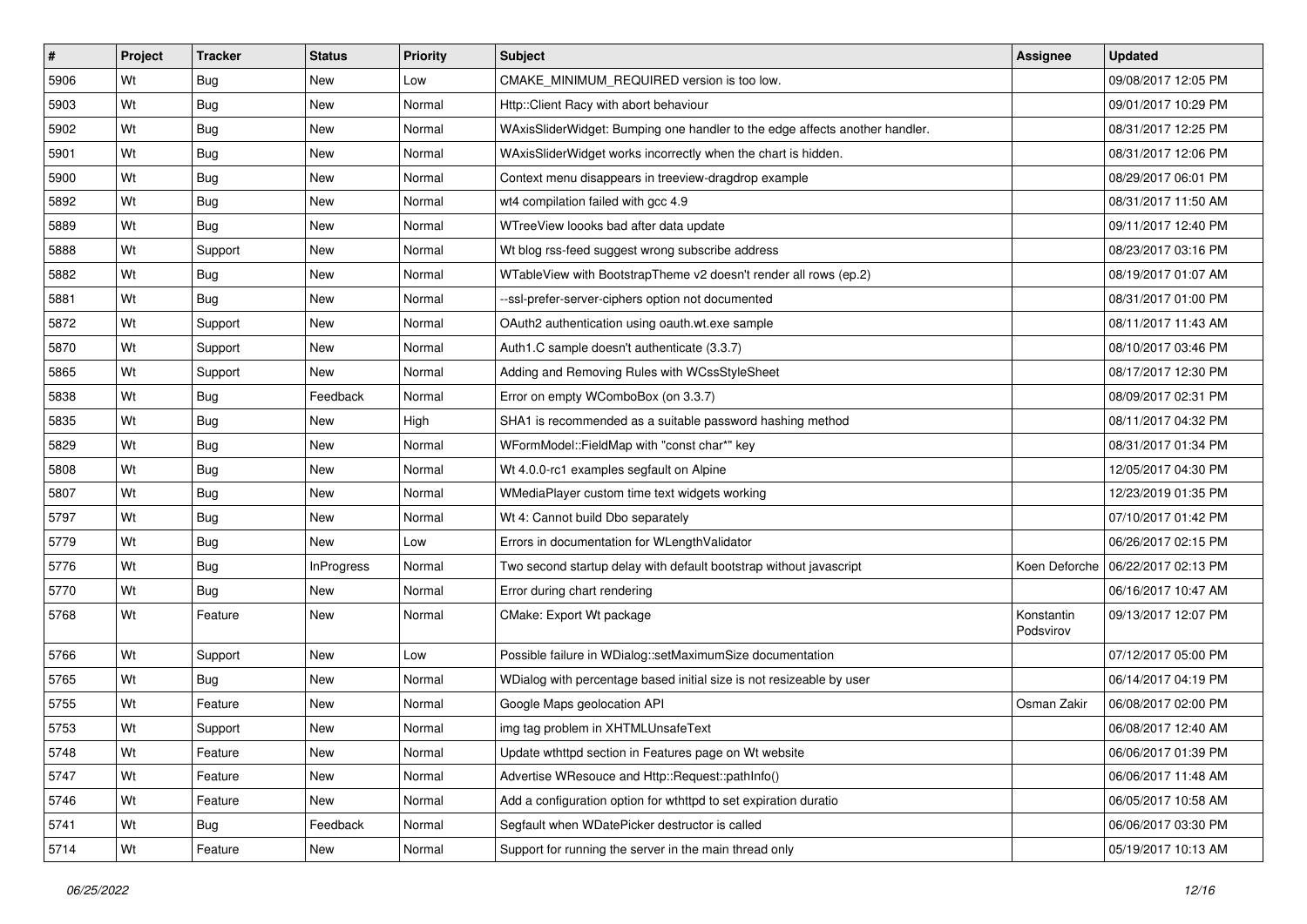| #    | Project | <b>Tracker</b> | <b>Status</b> | Priority | Subject                                                                                            | Assignee              | <b>Updated</b>                       |
|------|---------|----------------|---------------|----------|----------------------------------------------------------------------------------------------------|-----------------------|--------------------------------------|
| 5685 | Wt      | Feature        | New           | Normal   | Add a Logo to the navigation bar                                                                   |                       | 04/28/2017 12:28 PM                  |
| 5674 | Wt      | Feature        | New           | Normal   | Multiple series for WAxisSliderWidget.                                                             |                       | 04/24/2017 12:53 PM                  |
| 5657 | Wt      | Feature        | New           | Normal   | HTTP client requests with futures or something similar?                                            |                       | 04/14/2017 05:46 PM                  |
| 5649 | Wt      | Feature        | New           | Normal   | Add an API to WIOService to cancel scheduled tasks                                                 | <b>Roel Standaert</b> | 04/11/2017 01:26 PM                  |
| 5643 | Wt      | Feature        | New           | Normal   | Consider suppressing some VC++ warnings to have a cleaner build output                             | Wim Dumon             | 04/07/2017 06:10 PM                  |
| 5640 | Wt      | Feature        | New           | Normal   | Add methods to contruct WSslCertificate from a file or data in memory                              |                       | 04/04/2017 04:41 PM                  |
| 5637 | Wt      | <b>Bug</b>     | New           | Normal   | Using Wt::Dbo cause MySQL prepared statement leak                                                  |                       | 03/31/2017 06:34 PM                  |
| 5624 | Wt      | Bug            | New           | Normal   | WApplication::bind() documentation is misleading about WServer::post()                             |                       | 03/26/2017 12:49 PM                  |
| 5622 | Wt      | Bug            | New           | Normal   | WPainter draws ellipses as 360 degree arcs, which is not the same                                  |                       | 03/24/2017 03:30 PM                  |
| 5618 | Wt      | Feature        | New           | Normal   | Multirow features in Wt Tableview                                                                  | Koen Deforche         | 03/23/2017 03:11 AM                  |
| 5617 | Wt      | Feature        | New           | High     | PostgreSQL notify system                                                                           |                       | Koen Deforche   03/23/2017 03:06 AM  |
| 5606 | Wt      | Feature        | Feedback      | Low      | c++ exceptions                                                                                     |                       | 03/21/2017 11:53 AM                  |
| 5604 | Wt      | Feature        | New           | Normal   | Document undocumented WServer member functions                                                     |                       | 03/26/2017 12:04 PM                  |
| 5597 | Wt      | Bug            | InProgress    | Normal   | setTransient on WPopupWidget not effective on iOS                                                  | Michiel<br>Derhaeg    | 04/03/2017 03:35 PM                  |
| 5587 | Wt      | Feature        | New           | Normal   | WCartesianChart should honor WAxis::titleOffset() if specified                                     |                       | 03/08/2017 05:02 PM                  |
| 5585 | Wt      | Bug            | New           | Normal   | PayPal description is not showing                                                                  |                       | Koen Deforche 103/06/2017 08:21 PM   |
| 5584 | Wt      | Bug            | New           | Normal   | Wt::Http::Client abort() documentation incomplete                                                  |                       | 03/03/2017 12:24 PM                  |
| 5559 | Wt      | Bug            | Feedback      | Normal   | Server push - concurrency issue                                                                    | <b>Roel Standaert</b> | 01/16/2018 02:41 PM                  |
| 5555 | Wt      | Bug            | InProgress    | Urgent   | WVBoxLayout WMediaPlayer                                                                           |                       | Roel Standaert   02/27/2017 07:15 PM |
| 5552 | Wt      | Feature        | New           | Low      | setMaximumTextSize(int) support in WPushButton                                                     |                       | 02/15/2017 05:20 AM                  |
| 5551 | Wt      | Bug            | New           | Normal   | WResource doesn't receive http patch / Wt::Http::Client doesn't support sending patch              |                       | 02/12/2017 11:13 PM                  |
| 5544 | Wt      | Feature        | New           | Normal   | Real-time telemetry plots                                                                          |                       | 02/23/2017 11:05 AM                  |
| 5494 | Wt      | Support        | New           | Normal   | Binary size doubled with recent version of Wt                                                      |                       | 01/19/2017 05:06 PM                  |
| 5473 | Wt      | Support        | New           | High     | performance issues with nested wcontainerwidgets and calling removeWidget for all inner<br>widgets |                       | 01/03/2017 06:07 PM                  |
| 5461 | Wt      | Bug            | Feedback      | High     | Wt:: WidgetSet mode does not handle page refresh                                                   |                       | 12/11/2016 03:23 PM                  |
| 5411 | Wt      | Support        | New           | Normal   | Using the Wt::WColor::fromHSL and toHSL.                                                           |                       | 11/08/2016 03:05 PM                  |
| 5402 | Wt      | Feature        | New           | Normal   | Wt::Dbo support for PostgresSQL NOTIFY/LISTEN                                                      |                       | 11/06/2016 06:13 PM                  |
| 5400 | Wt      | Feature        | New           | Normal   | Wt::Dbo::backend::Mysqlconnection secured connection using SSL/TLS to a MySql server               |                       | 11/04/2016 02:23 PM                  |
| 5390 | Wt      | <b>Bug</b>     | Feedback      | Normal   | Calendar widget shows up after calling WDateEdit::setHidden(false)                                 | André Jacobs          | 11/28/2016 05:35 PM                  |
| 5353 | Wt      | <b>Bug</b>     | New           | Normal   | Widget Gallery "Integration example" has some issues with validation                               |                       | 10/20/2016 07:46 PM                  |
| 5350 | Wt      | <b>Bug</b>     | New           | Normal   | boost 1.62 and exception: Error (asio): set_option: Bad file descriptor                            |                       | 10/18/2016 11:55 AM                  |
| 5343 | Wt      | Support        | Feedback      | Normal   | Wt::WTable headers                                                                                 |                       | Koen Deforche   10/28/2016 07:01 PM  |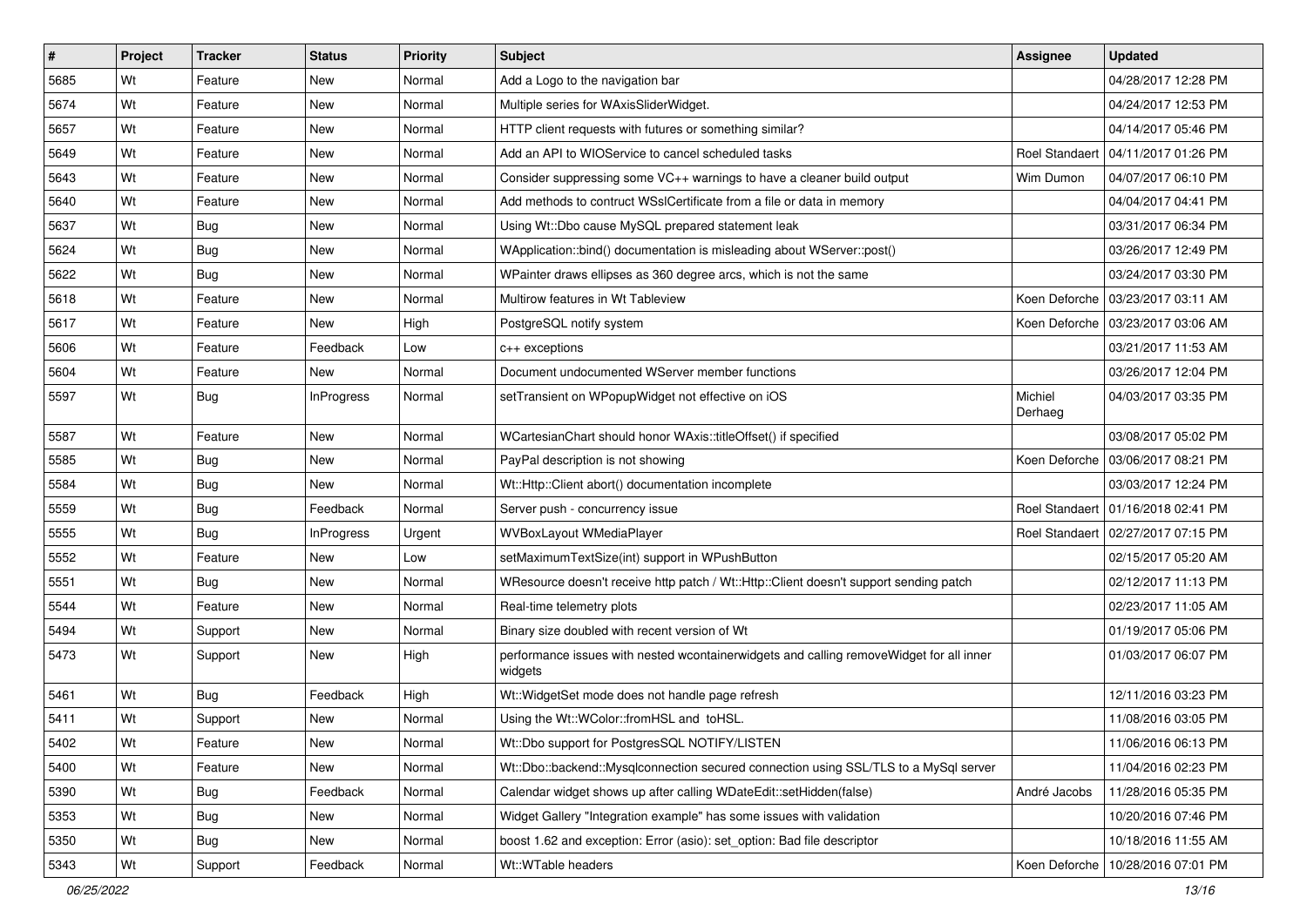| ∦    | Project | <b>Tracker</b> | <b>Status</b> | Priority | Subject                                                                                                                                   | <b>Assignee</b> | <b>Updated</b>                      |
|------|---------|----------------|---------------|----------|-------------------------------------------------------------------------------------------------------------------------------------------|-----------------|-------------------------------------|
| 5341 | Wt      | Support        | New           | Normal   | <b>WTableCell focus lost</b>                                                                                                              |                 | 10/13/2016 07:06 PM                 |
| 5339 | Wt      | Bug            | Feedback      | Normal   | Json:: Value comparision operator always returns true                                                                                     | André Jacobs    | 04/03/2017 12:44 PM                 |
| 5338 | Wt      | Bug            | <b>New</b>    | Normal   | GoogleMap usage without Internet connection                                                                                               |                 | 10/13/2016 12:21 PM                 |
| 5337 | Wt      | Feature        | Feedback      | Normal   | WMatrix::translate support 3D                                                                                                             |                 | 10/13/2016 06:17 PM                 |
| 5324 | Wt      | Bug            | <b>New</b>    | Normal   | Win32 binary releases: include .lib files for openssl                                                                                     | Wim Dumon       | 10/06/2016 12:56 AM                 |
| 5307 | Wt      | Feature        | New           | Normal   | Possibility of setting a different thread pool count for main process and session processes,<br>or detect if I'm a session process or not |                 | 09/29/2016 04:55 PM                 |
| 5298 | Wt      | Bug            | <b>New</b>    | Normal   | WGoogleMap does not use google_api_key where needed                                                                                       |                 | 09/29/2016 12:01 AM                 |
| 5290 | Wt      | Bug            | Feedback      | Normal   | beginRemoveRows (const WModelIndex &parent, int first, int last)                                                                          |                 | Koen Deforche   11/09/2016 05:23 PM |
| 5265 | Wt      | Bug            | <b>New</b>    | Normal   | A WMessageBox with Fade animation can fail to hide when dismissed while animating-in.                                                     |                 | 09/19/2016 09:24 PM                 |
| 5264 | Wt      | Feature        | New           | Normal   | Usage of Wt::WString::trn() throughout the Wt library                                                                                     |                 | 09/16/2016 03:49 PM                 |
| 5256 | Wt      | Bug            | New           | Normal   | Linking errors with Pre-built binaries for Visual Studio                                                                                  | Wim Dumon       | 09/09/2016 05:46 PM                 |
| 5254 | Wt      | Bug            | New           | Low      | Widgetgallery closeable tab display/function issue on direct URL access to<br>navigation/tab-widget                                       |                 | 09/08/2016 06:09 PM                 |
| 5238 | Wt      | Support        | <b>New</b>    | Normal   | Wt Reference                                                                                                                              |                 | 09/05/2016 11:42 PM                 |
| 5236 | Wt      | Bug            | Feedback      | Normal   | [error] "WCartesianChart: setAutoLayout(): device does not have font metrics (not even<br>server-side font metrics)."                     |                 | 09/05/2016 01:33 PM                 |
| 5234 | Wt      | Bug            | <b>New</b>    | Normal   | [wt-3.3.6] TreeView & WSortFilterProxyModel                                                                                               |                 | 09/02/2016 05:10 PM                 |
| 5230 | Wt      | Feature        | New           | Normal   | WFileUpload cancel()                                                                                                                      |                 | 03/02/2017 02:59 PM                 |
| 5227 | Wt      | Bug            | New           | Normal   | Websocket connection failures cause excessive retries                                                                                     |                 | 02/27/2017 11:37 PM                 |
| 5226 | Wt      | Support        | <b>New</b>    | Normal   | Navigation Bar with Bootstrap                                                                                                             |                 | Diego Nóbrega   08/30/2016 12:36 PM |
| 5223 | Wt      | Feature        | <b>New</b>    | Normal   | WTableView: Set maximum amount of rendered rows instead of height                                                                         |                 | 02/15/2017 03:35 AM                 |
| 5222 | Wt      | Bug            | <b>New</b>    | Normal   | WPopupMenu does not open anymore                                                                                                          |                 | 08/23/2016 11:10 AM                 |
| 5221 | Wt      | Bug            | New           | Normal   | Draggable list                                                                                                                            |                 | 08/22/2016 05:04 PM                 |
| 5168 | Wt      | Support        | Feedback      | Normal   | PopUpwindow                                                                                                                               |                 | 08/08/2016 01:41 PM                 |
| 5166 | Wt      | Support        | <b>New</b>    | Normal   | InternalPathChanges                                                                                                                       |                 | 08/04/2016 03:44 PM                 |
| 5153 | Wt      | Support        | Feedback      | Normal   | Get ID of a database object                                                                                                               | Koen Deforche   | 08/03/2016 02:32 PM                 |
| 5140 | Wt      | Bug            | New           | Normal   | Binaries of WPdfRenderer on 3.3.6                                                                                                         |                 | 07/28/2016 12:53 PM                 |
| 5133 | Wt      | Bug            | New           | Normal   | Dbo tutorial                                                                                                                              |                 | 07/27/2016 05:18 PM                 |
| 5132 | Wt      | Support        | Feedback      | Normal   | LDAP pass through authentication                                                                                                          |                 | Koen Deforche   08/04/2016 03:18 PM |
| 5123 | Wt      | Support        | Feedback      | Normal   | <b>WTableView Column headers</b>                                                                                                          |                 | Koen Deforche   10/27/2016 06:01 PM |
| 5078 | Wt      | Support        | Feedback      | Normal   | Using a non-modal dialogue in a Table View Delegate                                                                                       |                 | Koen Deforche   07/11/2016 02:50 PM |
| 5039 | Wt      | Bug            | New           | High     | bug in WRasterImage-skia.C occurs in 3.3.6 RC 2                                                                                           | Wim Dumon       | 07/06/2016 09:33 PM                 |
| 4991 | Wt      | Feature        | New           | Normal   | <b>Reset URL Parameters</b>                                                                                                               |                 | 06/22/2016 05:05 PM                 |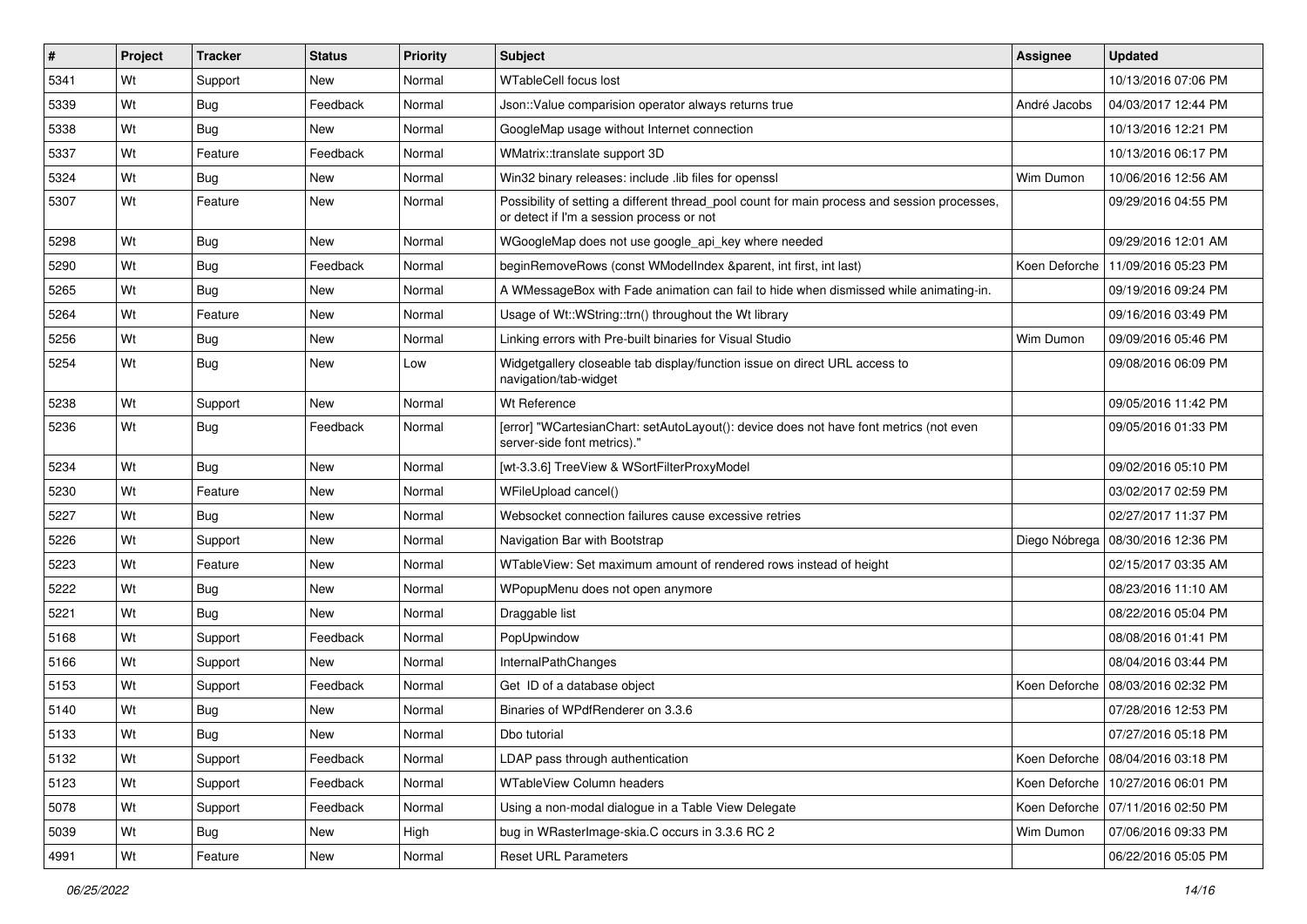| #    | Project | <b>Tracker</b> | <b>Status</b>     | <b>Priority</b> | Subject                                                                               | <b>Assignee</b>       | <b>Updated</b>                       |
|------|---------|----------------|-------------------|-----------------|---------------------------------------------------------------------------------------|-----------------------|--------------------------------------|
| 4981 | Wt      | Support        | New               | Normal          | WTreeView + multiline items                                                           | <b>Roel Standaert</b> | 02/21/2018 04:37 PM                  |
| 4977 | Wt      | Bug            | New               | Low             | jPlayer is obsolete                                                                   |                       | 06/16/2016 12:07 AM                  |
| 4976 | Wt      | Bug            | Feedback          | Normal          | OpenSSL 1.1.0 support                                                                 |                       | 06/15/2016 01:15 PM                  |
| 4974 | Wt      | Bug            | Feedback          | Normal          | WLoadingIndicator does not show up when using WebSockets                              |                       | Roel Standaert 104/03/2017 10:57 AM  |
| 4952 | Wt      | Support        | New               | Low             | How to add HSTS header to response                                                    |                       | 06/09/2016 03:12 PM                  |
| 4950 | Wt      | Bug            | Feedback          | Normal          | Render latin characters using WPdfRenderer                                            |                       | Koen Deforche   07/05/2016 02:07 PM  |
| 4948 | Wt      | Feature        | <b>InProgress</b> | Normal          | WPanel collapse icons hard coded                                                      |                       | Roel Standaert   07/05/2016 02:04 PM |
| 4936 | Wt      | Bug            | Feedback          | Normal          | Dbo backend reconnect and reentract statement exception                               |                       | Roel Standaert 07/13/2016 05:36 PM   |
| 4925 | Wt      | Feature        | New               | Normal          | WTreeView setAlternatingRowColors                                                     |                       | Koen Deforche   05/20/2016 10:56 AM  |
| 4924 | Wt      | <b>Bug</b>     | Feedback          | Normal          | WApplication                                                                          |                       | Koen Deforche   05/20/2016 04:13 PM  |
| 4923 | Wt      | Bug            | Feedback          | Normal          | WLineEdit                                                                             |                       | Roel Standaert   06/16/2016 12:44 PM |
| 4909 | Wt      | Feature        | New               | Normal          | CanvasPainter needs a 'clearRect()' method                                            |                       | 05/12/2016 02:22 PM                  |
| 4904 | Wt      | Feature        | New               | Normal          | Get Browser Windowsize                                                                |                       | 10/05/2019 02:30 PM                  |
| 4900 | Wt      | Support        | New               | High            | VS2010 binaries of 3.3.5                                                              |                       | 05/09/2016 12:58 PM                  |
| 4893 | Wt      | <b>Bug</b>     | Feedback          | High            | Compilation failure against libboost-regex                                            |                       | Koen Deforche   05/05/2016 08:12 PM  |
| 4890 | Wt      | Support        | Feedback          | Normal          | Scrolling many WPaintedWidgets and chrome 50 performance regression                   |                       | Roel Standaert   06/27/2016 12:33 PM |
| 4857 | Wt      | Support        | Feedback          | High            | How to get XML working?                                                               |                       | 04/20/2020 03:55 AM                  |
| 4856 | Wt      | Bug            | Feedback          | Normal          | Can anyone help me with my problem resizing images?                                   |                       | 04/14/2016 01:21 PM                  |
| 4855 | Wt      | Support        | Feedback          | Normal          | drawText issue                                                                        |                       | Yoika Ghysens   05/24/2016 02:07 PM  |
| 4841 | Wt      | Support        | New               | High            | Please help I'm badly stuck!                                                          |                       | 04/02/2016 10:57 AM                  |
| 4838 | Wt      | Support        | New               | Normal          | Supports browsers                                                                     |                       | 03/31/2016 11:09 PM                  |
| 4836 | Wt      | Bug            | New               | Low             | Deprecated use of std::auto_ptr in WRandom                                            |                       | 03/30/2016 03:46 PM                  |
| 4830 | Wt      | Support        | Feedback          | High            | Can anyone help me resize images?                                                     |                       | 04/01/2016 05:05 AM                  |
| 4793 | Wt      | Bug            | New               | Low             | Compiler warning                                                                      |                       | 03/08/2016 11:27 AM                  |
| 4790 | Wt      | Bug            | Feedback          | Normal          | Wt::WObject::addChild() bug                                                           |                       | Koen Deforche   03/21/2016 02:34 PM  |
| 4780 | Wt      | Feature        | New               | Normal          | Querying Dbo::weak_ptr flushes dirty objects (specific logic)                         |                       | 02/29/2016 06:28 PM                  |
| 4766 | Wt      | Bug            | Feedback          | Normal          | setBorder doesn't affect WCheckBox                                                    | Koen Deforche         | 03/01/2016 09:15 PM                  |
| 4755 | Wt      | Support        | New               | Normal          | Problem with CMake find the correct libraries when cross compiling Wt                 |                       | 02/18/2016 05:52 PM                  |
| 4751 | Wt      | Support        | <b>InProgress</b> | Immediate       | Hi Everyone! Can you help me install?                                                 | Wim Dumon             | 03/02/2016 09:49 AM                  |
| 4750 | Wt      | <b>Bug</b>     | Feedback          | Normal          | WTabWidget::setTabEnabled behavior changed                                            |                       | 02/19/2016 09:43 AM                  |
| 4733 | Wt      | Bug            | Feedback          | Normal          | WSuggestionPopup does not fire WFormWidget 'changed' signal                           |                       | Yoika Ghysens   05/03/2016 12:20 PM  |
| 4726 | Wt      | <b>Bug</b>     | Feedback          | Normal          | [wt-3.3.5] WStackedWidget does not span its current widget when an WAnimation is used |                       | Koen Deforche   02/19/2016 11:55 AM  |
| 4700 | Wt      | Feature        | New               | Normal          | Some suggestions for WTemplateFormView and WFormModel                                 |                       | 01/26/2016 03:54 PM                  |